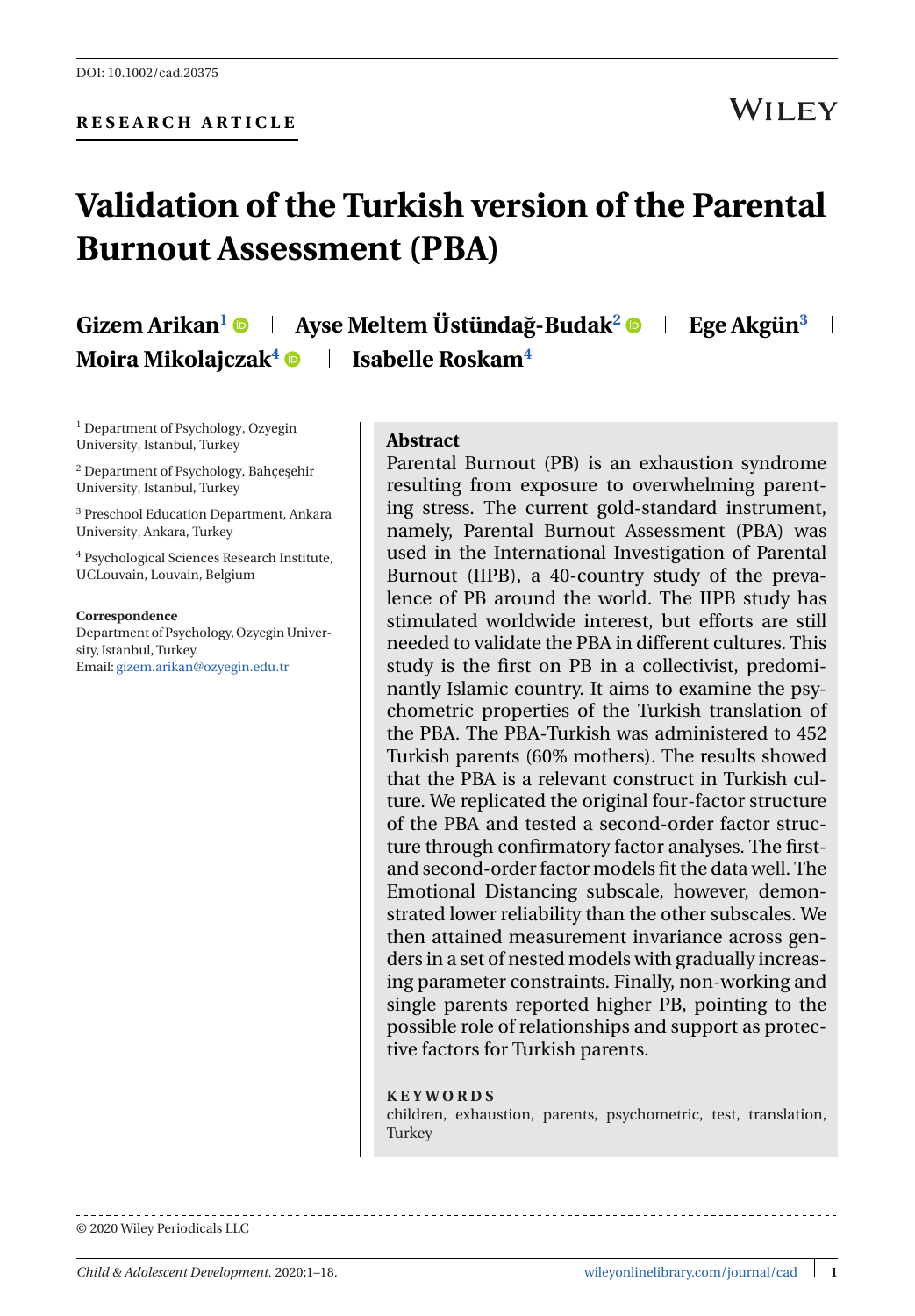# **INTRODUCTION**

Parenthood is associated in many cultures with joy and fulfillment. Bringing forth life and contributing to a child's development reflect a strong need for generativity in adulthood (Erikson, [1950\)](#page-14-0). Yet parenting is a complex and stressful activity (Abidin, [1990;](#page-13-0) Crnic & Low, [2002;](#page-13-0) Deater-Deckard, [2014\)](#page-13-0). Several concepts and research topics, such as parental competence (Johnston & Mash, [1989\)](#page-14-0), parental expertise (Balling & McCubbin, [2001\)](#page-13-0), parental self-efficacy (Coleman & Karraker, [1998\)](#page-13-0), and caregiving helplessness (George & Solomon, [2011\)](#page-14-0) have highlighted parental difficulties and challenges.

Contemporary parenting also involves specific issues, such as unshared parenting responsibilities with a co-partner (Ehrenberg, Gearing-Small, Hunter, & Small, [2001\)](#page-14-0), looking after elderly parents (Hämäläinen & Tanskanen, [2019\)](#page-14-0), and work–life imbalance (Hilbrecht, Shaw, Johnson, & Andrey, [2008\)](#page-14-0), which are sources of parental stress. In the absence of relevant compensating resources, these factors can lead to Parental Burnout (PB), a condition characterized by intense exhaustion related to parenting, emotional distancing from one's children, a loss of pleasure and efficacy in one's parental role, and a contrast between previous and current parental selves (Mikolajczak & Roskam, [2018;](#page-15-0) Mikolajczak, Gross, & Roskam, [2019\)](#page-15-0). In addition to these family issues, cultural factors may also contribute to parental stress and to the way that exhaustion in parenting is experienced. Nonetheless, how PB reveals in different cultures has not yet been documented. In this respect, Turkey is an interesting setting because of the singular complexity of its parenting culture.

#### **1 PARENTING IN TURKEY**

The requirement for parents to nurture and protect their children is universal, but there are also many parenting standards and values that vary across cultures (Bornstein, [2013\)](#page-13-0). Culture defines how people should parent to promote their children's best interests and mental health, including, for example, how to communicate emotions toward children (Harkness & Super, [2002\)](#page-14-0). As to cultural specificities, autonomy and self-reliance are promoted in individualistic cultures, whereas parenting in collectivist cultures is mostly authoritarian, valuing obedience and conformity (Harkness & Super, [2006\)](#page-14-0).

Turkey is generally considered to be a collectivist culture (Hofstede, [2012;](#page-14-0) Hofstede et al., [2010\)](#page-14-0). In addition, patriotic tendencies and great respect for authority (Kagitcibasi, [1970;](#page-14-0) [2007\)](#page-14-0), profound conservatism (Göksel, [2013\)](#page-14-0), gender inequality (Forum, [2018\)](#page-14-0), and Islamic religious authoritarianism and nationalism (Hortaçsu & Cem-Ersoy, [2005\)](#page-14-0) also define Turkish culture. In the last three decades, the common beliefs that males should be the head of the family and women should be obedient have remained unchanged (Göksel, [2013\)](#page-14-0). Further, 70% of the population (including 69% of women) agrees with the idea that mothers' employment outside the home is harmful to children (Esmer, [2012\)](#page-14-0). In line with these considerations, female labor participation has fallen over the last 50 years due to the dearth of childcare services, the unequal division of household labor, the low educational level of women, and conservatism (e.g., social norms and religion) (Göksel, [2013\)](#page-14-0). Indeed, more than 50% of the Turkish population would like to return to traditional social norms (e.g., the "good old days"), and more than 80% claim to be religious (Göksel, [2013\)](#page-14-0). In line with these statistics, women are expected to be obedient wives and mothers. Despite significant urbanization in the last few decades in Turkey (65% of the population lives in cities) (Kagitcibasi & Ataca, [2005\)](#page-14-0), urban, educated working mothers are a minority. Still, Turkish culture should not be considered as a homogeneous whole.

The Turkish Value of Children (VOC) study offered a nuanced, three-decade portrait of family change in Turkey (Kagitcibasi & Ataca, [2005\)](#page-14-0). The theoretical model informing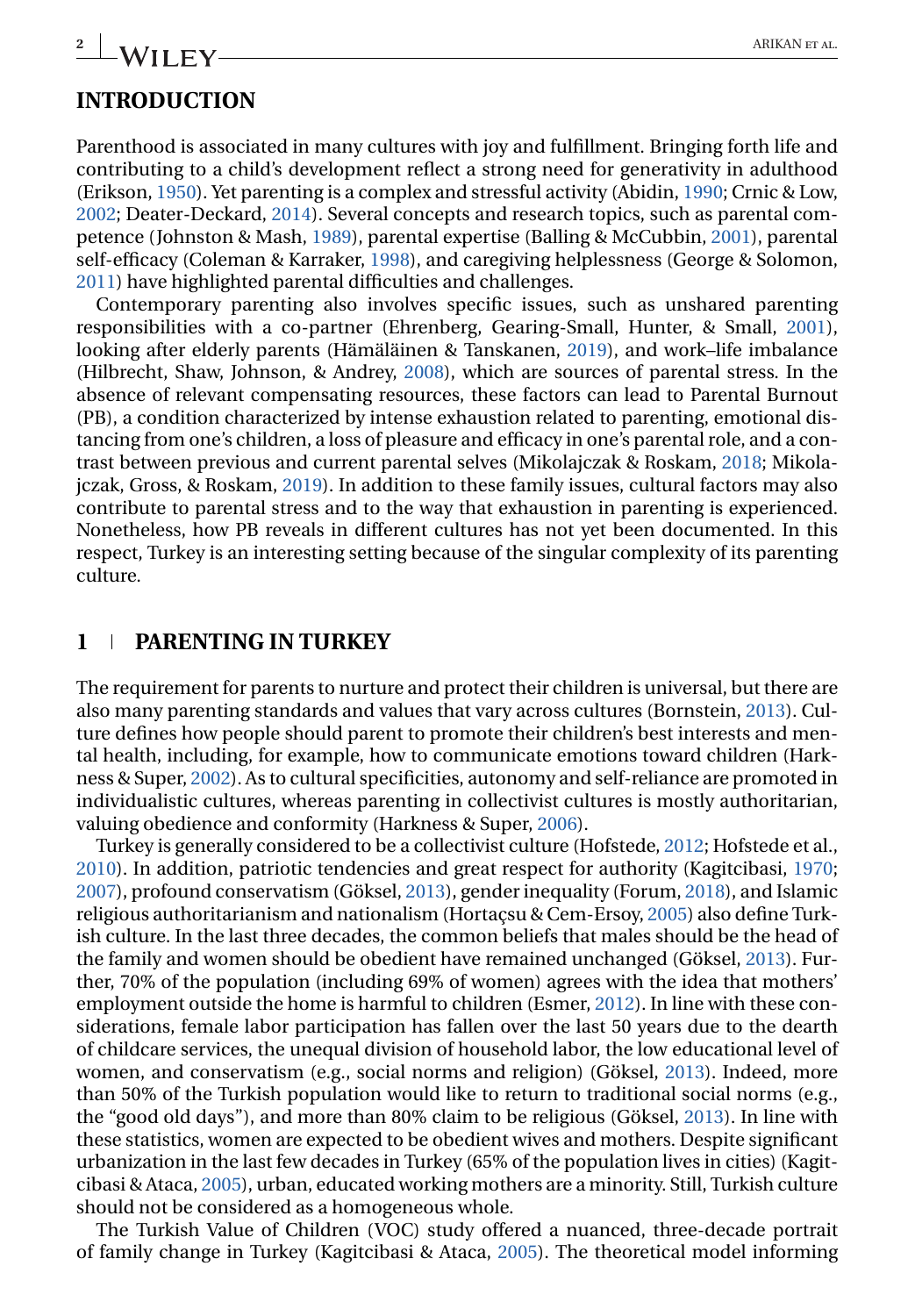the VOC study assumes that healthy self-development is the result of a combination of both autonomous and related selves (Kagitcibasi, 1996). The self-development model is organized around two dimensions: (1) the degree of interpersonal distance, represented by the poles of separateness and relatedness, and (2) agency, represented by the poles of autonomy and heteronomy (Kagitcibasi, [1996,](#page-14-0) 2005, [2007\)](#page-14-0). Based on this model, the VOC study elaborated on the family pattern in Turkey by examining how the values attributed to children, whether economic (e.g., security for parents in old age), psychological (e.g., joy and pride for parents), or social (e.g., social acceptance), changed from one generation to another.

With socioeconomic developments, especially increasing educational attainment, children's economic value has decreased while their psychological value has increased. This evolution had also led to a decrease in fertility (e.g., the actual, desired, and ideal number of children) and three co-occurring prototypical family patterns in Turkey. The first family pattern concerns *familial interdependence* (in both economic and psychological realms) shaped by collectivist parenting culture and intergenerational relatedness. It is common in less developed and rural areas. In contrast, the *independence pattern* typically observed in individualistic Western culture—can be found in Turkish urban settings. The last pattern is *psychological interdependence* (e.g., emotional closeness between generations), and it combines (intergenerational) interdependence (e.g., relatedness) in the emotional realm with independence (e.g., separateness) in the material realm. This pattern is most prevalent among urban, educated Turkish parents (Kagitcibasi, [2007;](#page-14-0) Kagitcibasi & Ataca, [2005\)](#page-14-0).

As we know, different family patterns are associated with specific child-rearing and socialization goals (Citlak, Leyendecker, Schölmerich, Driessen, & Harwood, [2008;](#page-13-0) Rao, McHale, & Pearson, [2003\)](#page-15-0). Parenting experiences (Karataş, Levpušček, & Komidar, [2019\)](#page-15-0) and norms (Demir, [2020\)](#page-13-0), as well as psychological well-being (Özdemir & Sağkal, [2018\)](#page-15-0) also impact parent–child relationships. In the traditional interdependent pattern, compliance is valued, and child autonomy is not desired because children are expected to display family loyalty and to take care of their relatives. In contrast, in the independent pattern, child autonomy is the priority. Parents display a child-centered child-rearing approach, as is the case with most Western parents (Daly, [2007\)](#page-13-0) and some urbanized Turkish parents. Parents adopting this pattern sometimes experience difficulties in setting limits for children (Alagoz, [2009;](#page-13-0) Cakir, [2019\)](#page-13-0). In the emotional interdependence pattern, autonomy is valued alongside relatedness. However, although autonomy is valued and loyalty is no longer considered necessary, firm parental control (not permissive child-rearing) remains because separation is not appreciated (Kagitcibasi, [2007;](#page-14-0) Kagitcibasi & Ataca, [2005\)](#page-14-0). With the presence of all three patterns in significant proportions through the population, parenting culture in Turkey thus presents a singular complexity, making it of particular interest to PB research.

#### **2 PARENTAL BURNOUT**

PB encompasses four symptoms (Roskam, Brianda, & Mikolajczak, [2018\)](#page-15-0). The first is overwhelming *emotional exhaustion related to one's parental role*, which is characterized by the experience of extreme tiredness in parenting routines and such an emotionally drained state that even thinking about parental duties is associated with feeling on edge. The second symptom is *emotional distancing from one's children*. As a result of exhaustion, parents become less involved with their children and demonstrate less warmth and sensitivity. Their interactions are restricted to mundane daily responsibilities (e.g., feeding the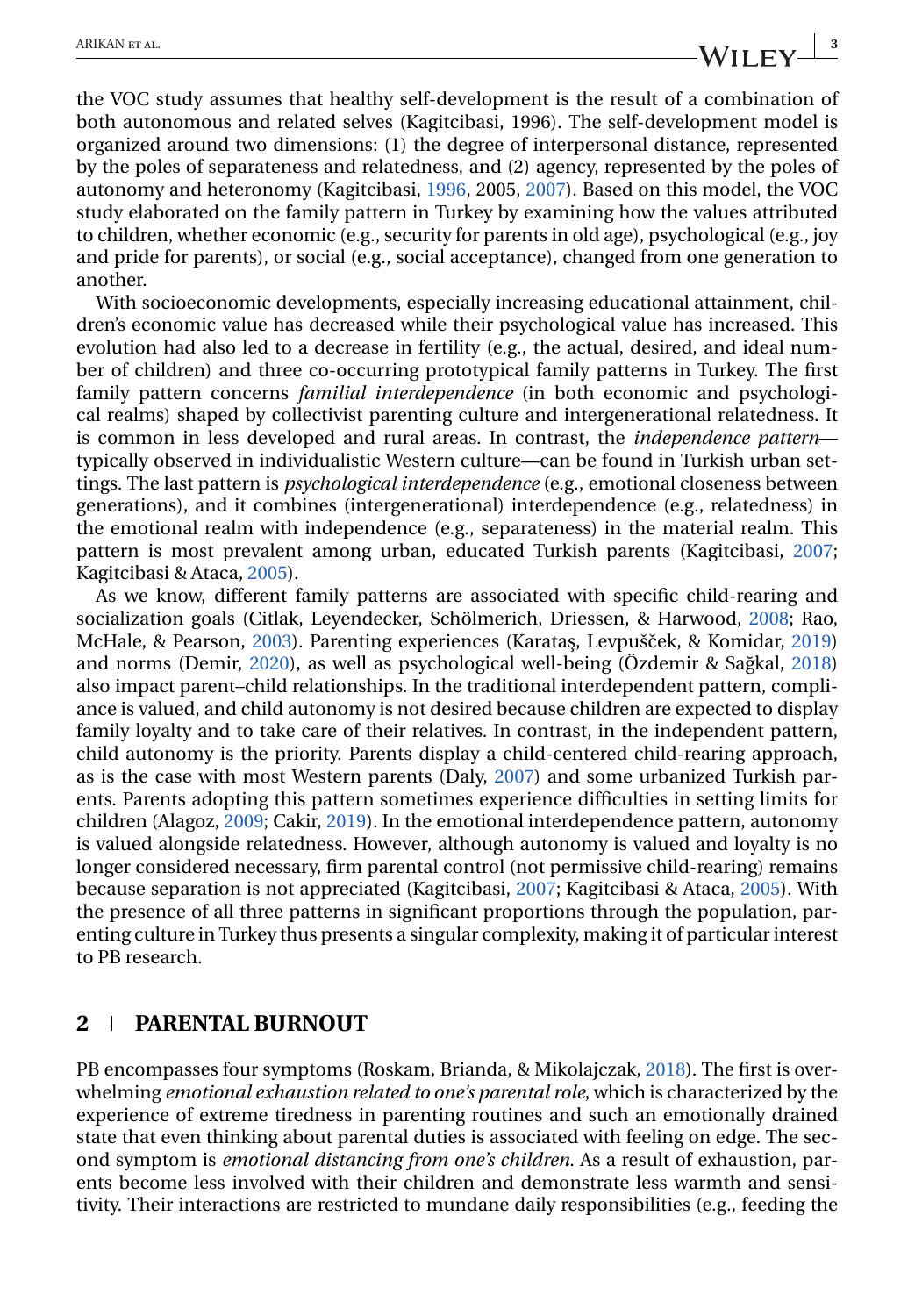children, dropping them off at school). As a third symptom, parents experience *loss of pleasure and feeling fed up* in the parenting role. Finally, the fourth symptom consists of a *contrast* between the parent as he/she was before burning out and the parent he/she has become.

PB is conceptualized as a unique, context-specific syndrome, not just as a correlate, an extension or part of either job burnout in a professional context or depression (Mikolajczak, Gross, Stinglhamber, Norberg, & Roskam, [2020\)](#page-15-0). Besides differences in the nature of the syndromes, PB also has specific consequences compared to job burnout and depression. It uniquely predicts parental satisfaction, suicidal ideations, and neglect and violence toward children (Mikolajczak et al., [2019;](#page-15-0) Mikolajczak, Brianda, Avalosse, & Roskam, [2018\)](#page-15-0). In line with these important findings in the West, the challenges of parenting stress have been widely explored in different countries including Turkey (Akkok, A¸skak, & Karancı, [1992;](#page-13-0) Arikan, Kumru, Korkut, & Ilhan, [2019;](#page-13-0) Cüre, Üstündag-Budak, ˘ & Arikan, [2019\)](#page-13-0).

Parental stress research has grown in interest among Turkish researchers since the early 1990s (Akkok et al., [1992;](#page-13-0) Kaymak Özmen & Özmen, 2012; Çekiç & Hamamci, [2018;](#page-13-0) Çekiç, Akbaş, & Hamamcı, [2015;](#page-13-0) Kaytez, Durualp, & Kadan, [2015\)](#page-15-0), especially for parents of children with special needs (Akman, [2006;](#page-13-0) Çengelci, [2009;](#page-13-0) Duygun & Sezgin [2003;](#page-13-0) Elçi, [2004;](#page-14-0) Gokcen, Coskun, & Kutuk, [2018;](#page-14-0) Karadavut ve Uneri, [2011;](#page-14-0) Nergiz, [2013\)](#page-15-0). Turning to PB, Ardıç and Olcay [\(2019\)](#page-13-0) adapted the Parents Burnout Scale initially developed by Kaner [\(2007\)](#page-14-0) to the specific context of parents of children with Autism Spectrum Disorder. And preliminary findings in early childhood demonstrated a positive association between Turkish mothers' PB and children's externalizing behavior problems (Cüre et al., [2019\)](#page-13-0). Still, the need for further research remains to shed light on the role of PB in the caregiving experience within the general population. Exploring how PB arises in parents and impacts families requires a valid and reliable instrument.

#### **3 ASSESSMENT OF PB**

In 1989, Pelsma paved the way for the measurement of PB by suggesting that the Maslach Burnout Inventory (MBI) (Maslach, Jackson, & Leiter, [1986\)](#page-15-0) might be a good starting point in building a reliable measure. His work remained largely unnoticed for nearly two decades. Then, between 2007 and 2014, PB was revisited by Norberg to draw attention to parents' difficulties while looking after children with severe or chronic diseases (Lindhal-Norberg, [2007,](#page-15-0) [2010;](#page-15-0) Lindhal-Norberg, Mellgren, Winiarski, & Forinder, [2014\)](#page-15-0). She and her colleagues administered the Shirom–Melamed Burnout Questionnaire (SMBQ) (Melamed, Kushnir, & Shirom, [1992\)](#page-15-0), a 14-item questionnaire including 10 context-free items (e.g., *I feel fed up; I feel physically drained; My thinking process is slow*) and four job-related items (e.g., *I feel I am not capable of investing emotionally in co-workers and customers*). Although these studies provided preliminary support for the concept of PB, skeptics could argue that having an ill child simply made parents more vulnerable to *job* burnout.

In order to address burnout in the context of parenting and differentiate it from job/work-related burnout, Roskam, Raes, and Mikolajczak adapted the items of the MBI (Maslach et al., [1986\)](#page-15-0) for parents. The subscales of Exhaustion in One's Parental Role and Loss of Parental Efficacy and Accomplishment were both validated, but the Depersonalization subscale did not work. Further investigation conducted with focus groups indicated that exhausted parents' experience would be better represented by Emotional Distancing. That resulted in the Parental Burnout Inventory (PBI; Roskam, Raes, & Mikolajczak, [2017\)](#page-15-0), a 22-item questionnaire encompassing three subscales—namely, Exhaustion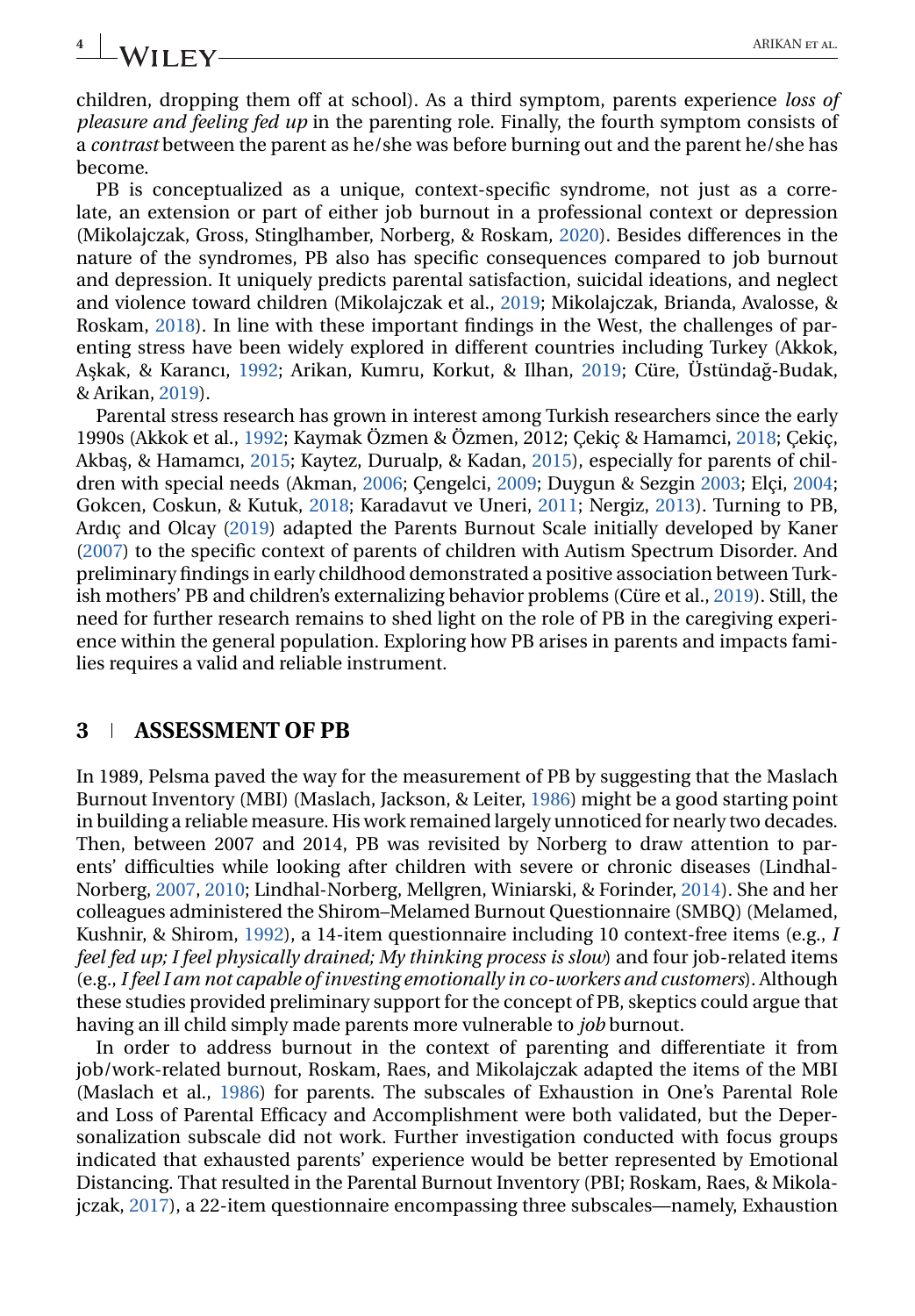in One's Parental Role, Emotional Distancing from One's Children, and Loss of Parental Efficacy and Accomplishment.

Because a deductive approach was used in the development of the PBI, the authors went a step further in the conceptualization of PB by taking an inductive approach based solely on the experience of burned-out parents (Roskam et al., [2018\)](#page-15-0). Testimonies were collected, and a phenomenological analysis (IPA) was conducted by an independent research team (Hubert & Aujoulat, [2018\)](#page-14-0). The analysis yielded 50 new items. Exploratory and confirmatory factor analyses produced the Parental Burnout Assessment (PBA), a 23-item questionnaire encompassing four dimensions—namely, Emotional Exhaustion, Contrast with Previous Parental Self, Feelings of Being Fed Up, and Emotional Distancing. Until recently, the PBA had only been tested in English- and French-speaking countries and mostly in individualistic cultures (Roskam et al., [2018;](#page-15-0) Roskam et al., [2017\)](#page-15-0). Whether the four-factor structure of the PBA can be replicated in other contexts, such as collectivist, non-Western cultures has still to be explored.

## **4 THE CURRENT STUDY**

We aimed to validate the Turkish version of the PBA (see the Appendix for the Turkish version). Based on previous research, a four-factor structure was expected, encompassing Emotional Exhaustion, Contrast with Previous Parental Self, Feelings of Being Fed Up, and Emotional Distancing. Driven by the theoretical conceptualization of Parental Burnout and previous PBA validation studies (e.g., Aunola, Sorkkila, & Tolvanen, [2020\)](#page-13-0), we expected that a second-order factor model yielding total Parental Burnout as a latent construct would also fit the data. In line with previous findings (Roskam & Mikolajczak, [2020\)](#page-15-0), we expected measurement invariance across genders. We also expected low correlations between PB and sociodemographic characteristics, in particular, family types (e.g., two parent, single parent, step-family), working status (i.e., having [or not] a paid professional activity), educational level, and number of children (Lebert-Charron, Dorard, Boujut, & Wendland, [2018;](#page-15-0) Mikolajczak, Raes, Avalosse, & Roskam, [2018;](#page-15-0) Sorkkila & Aunola, [2020\)](#page-16-0). Based on recent findings, we hypothesized higher PB among mothers in comparison to fathers (Roskam & Mikolajczak, [2020\)](#page-15-0). The current validation study aims to provide a basis for future investigations in parenting research in Turkey and other collectivist cultures. The measurement of PB should also provide clinicians with an effective instrument to assess Turkish parents' burnout symptoms.

## **5 METHOD**

#### **5.1 Sample**

Data were collected from a sample of 452 Turkish parents from various regions in two Turkish metropoles—Ankara (e.g., Çankaya, Yenimahale) and Istanbul (e.g., Çekmeköy, Beşiktaş), of whom 99.1% were born in Turkey: 182 fathers (40.3%) and 270 mothers (59.7%). Predominantly, parents were not couples. The participants' ages ranged from 21 to 64 ( $M_{\text{Age}} = 36.77$ ;  $SD_{\text{Age}} = 6.51$ ). Eighty-six percent of participants were raising their child(ren) with a partner who was the other biological parent (two-parent family), 6.4 % were single parents, 6.7 % were in a multigenerational family, 0.4% were in a stepfamily, and less than 1% did not report the information. The number of successfully completed school years from the age of 6 was 13.66 on average  $(SD_{\text{Educational Level}} = 3.55)$ .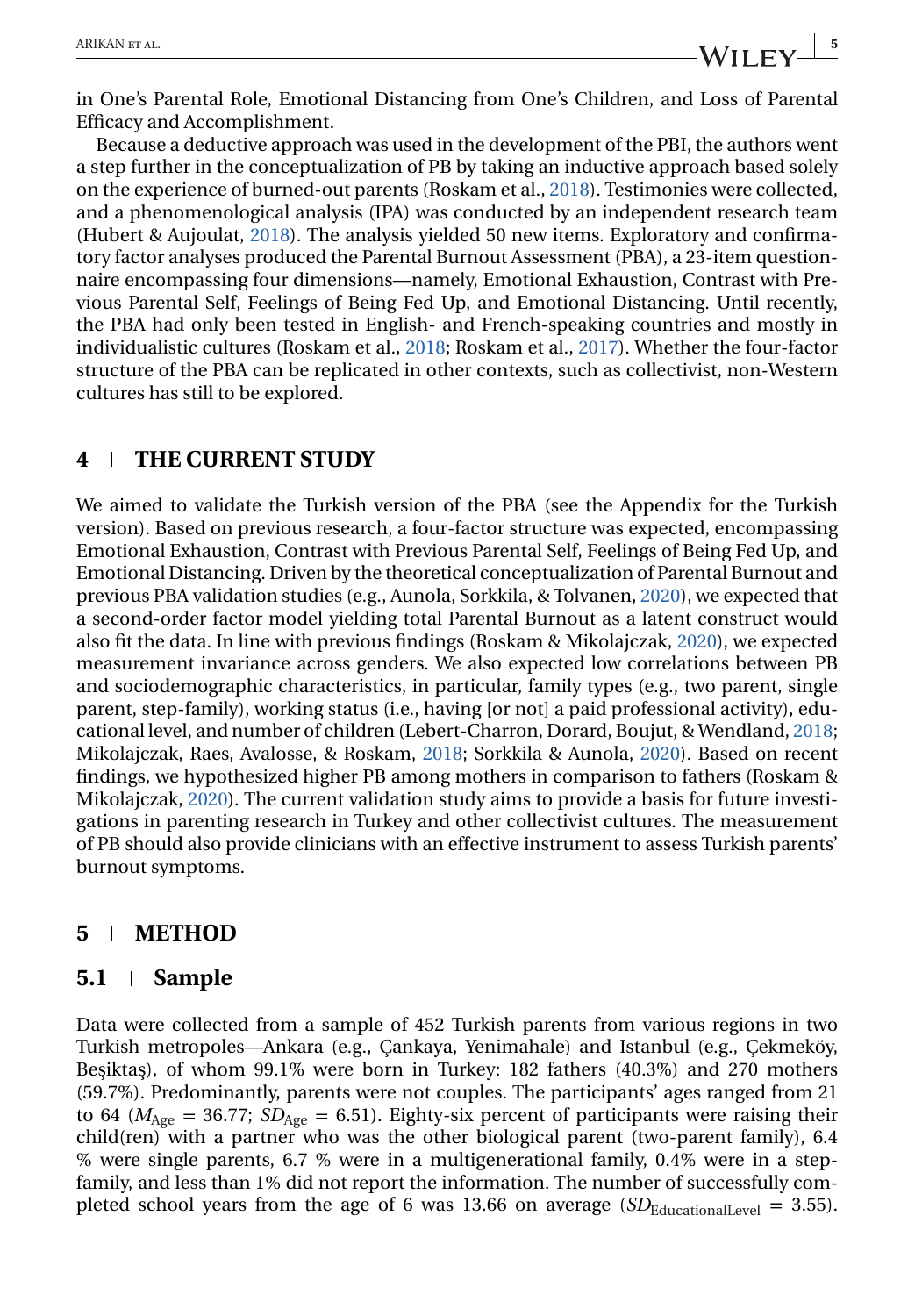Eleven percent of parents had a secondary school diploma or less, 25.6% had a high school education, 47% were university graduates, and 16.3% had a postgraduate degree. Seventy-five percent of the parents had a paid professional activity. On average, 1.15 (*SD*<sub>Number</sub> of women in the household taking care of children on a daily basis = 0.52) women and 1.00 man  $(SD<sub>Number</sub>$  of men in the household taking care of children on a daily basis  $= 0.42$ ) were living in the household caring for the children on a daily basis. Seventy-three percent of the parents lived in an average neighborhood, while the remaining participants either lived in a relatively disadvantaged neighborhood (4.6%) or a relatively prosperous neighborhood (22.3%). The parents spent between 1 and 24 hrs per day with their child(ren) ( $M<sub>Hours</sub> = 6.63$ ,  $SD<sub>Hours</sub> =$ 3.80). Overall, the participants had from 1 to 5 children (either biological or living in their household). The age of the youngest child ranged from 0 to 30 years ( $M_{\text{Age}} = 7.53$ ;  $SD_{\text{Age}} =$ 5.92), and that of the oldest from 0 to 17 years ( $M_{\text{Age}} = 4.41$ ;  $SD_{\text{Age}} = 3.64$ ).

### **5.2 Procedure**

The current study was conducted as part of the International Investigation of Parental Burnout (IIPB), a consortium of researchers from 40 countries around the world led by Isabelle Roskam and Moïra Mikolajczak at *UCLouvain* in Belgium. The PBA's translation was conducted by a clinical psychologist and a counselor, and back-translation was performed by another counselor co-author. Later, the translated scale was double checked by a developmental psychologist. The Istanbul Bahçesehir University Research and Publication Ethical Standards Board approved the study protocol. Parents were eligible to participate in the study only if they had (at least) one child still living at home. The informed consent they signed allowed participants to withdraw at any stage without having to justify their reason for doing so. They were also assured that data would remain anonymous. Data collection was based on convenience sampling, and recruitment was performed in the two biggest cities in Turkey—Istanbul and Ankara—by providing a paper–pencil version of the survey to parents in selected schools between April and June 2018. Parents in Ankara were recruited mainly from eight public preschools after permission was obtained from local authorities; parents from Istanbul were recruited via adverts and with the help of undergraduate psychology students. The response rate was 63%, and the attrition rate was 5%.

#### **5.3 Measures**

#### **5.3.1 Socio-demographics**

Participants were asked about their age, gender, number of children, nationality, marital status (e.g., single, cohabiting, married, divorced, widowed), type of family (e.g., singleparent, living with the father/mother of the children, step-family), number of women and men in the household taking care of children on a daily basis, level of education, whether or not the parents had a paid professional activity, number of hours spent with the children on a daily basis, and neighborhood (e.g., disadvantaged, average, prosperous).

#### **5.3.2 Parental Burnout**

A 23-item, self-reported PBA (Roskam et al., [2018\)](#page-15-0) was used, consisting of four subscales: Emotional Exhaustion (9 items; e.g., *I feel completely run down by my role as a parent*), Con-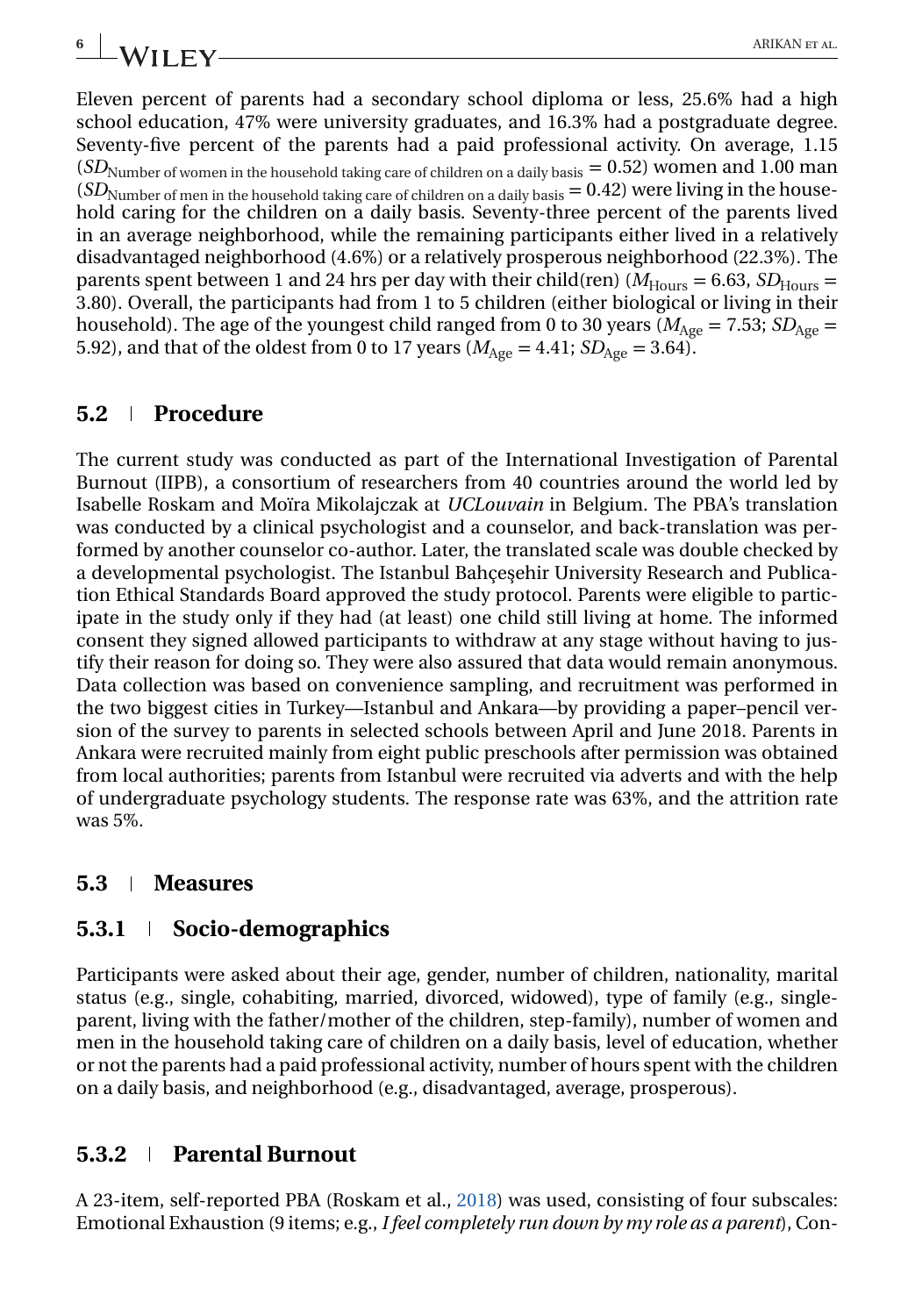<span id="page-6-0"></span>

| <b>TABLE 1</b>  | Standardized regression weights from CFA in Turkish sample                                                                    |     |           |          |           |
|-----------------|-------------------------------------------------------------------------------------------------------------------------------|-----|-----------|----------|-----------|
|                 |                                                                                                                               | EX  | <b>FU</b> | $\bf CO$ | <b>ED</b> |
| EX <sub>2</sub> | I have the sense that I'm really worn out as a parent                                                                         | .86 |           |          |           |
| EX4             | When I get up in the morning and have to face another day<br>with my child(ren), I feel exhausted before I've even<br>started | .74 |           |          |           |
| EX <sub>5</sub> | I find it exhausting just thinking of everything I have to do<br>for my child(ren)                                            | .81 |           |          |           |
| EX7             | My role as a parent uses up all my resources                                                                                  | .79 |           |          |           |
| EX <sub>1</sub> | I feel completely run down by my role as a parent                                                                             | .83 |           |          |           |
| EX <sub>3</sub> | I'm so tired out by my role as a parent that sleeping doesn't<br>seem like enough                                             | .62 |           |          |           |
| EX9             | I'm in survival mode in my role as a parent                                                                                   | .62 |           |          |           |
| EX <sub>6</sub> | I have zero energy for looking after my child(ren)                                                                            | .75 |           |          |           |
| EX8             | I have the impression that I'm looking after my child(ren)<br>on autopilot                                                    | .73 |           |          |           |
| FU1             | I can't stand my role as father/mother any more                                                                               |     | .83       |          |           |
| FU <sub>3</sub> | I feel like I can't take any more as a parent                                                                                 |     | .81       |          |           |
| FU <sub>2</sub> | I can't take being a parent any more                                                                                          |     | .93       |          |           |
| FIJ4            | I feel like I can't cope as a parent                                                                                          |     | .73       |          |           |
| FU <sub>5</sub> | I don't enjoy being with my child (ren)                                                                                       |     | .52       |          |           |
| ED1             | I do what I'm supposed to do for my child(ren), but nothing<br>more                                                           |     |           | .60      |           |
| ED2             | Outside the usual routines (lifts in the car. bedtime, meals),<br>I'm no longer able to make an effort for my child(ren)      |     |           | .80      |           |
| ED <sub>3</sub> | I'm no longer able to show my child(ren) how much I love<br>them                                                              |     |           | .64      |           |
| CO <sub>4</sub> | I'm no longer proud of myself as a parent                                                                                     |     |           |          | .73       |
| CO <sub>3</sub> | I'm ashamed of the parent that I've become                                                                                    |     |           |          | .87       |
| CO <sub>2</sub> | I tell myself that I'm no longer the parent I used to be                                                                      |     |           |          | .79       |
| CO <sub>5</sub> | I have the impression that I'm not myself anymore when<br>I'm interacting with my child(ren)                                  |     |           |          | .78       |
| CO <sub>1</sub> | I don't think I'm the good father/mother that I used to be to<br>my child(ren)                                                |     |           |          | .77       |
| CO <sub>6</sub> | I feel as though I've lost my direction as a dad/mum                                                                          |     |           |          | .87       |
|                 |                                                                                                                               |     |           |          |           |

| TABLE 1 | Standardized regression weights from CFA in Turkish sample |
|---------|------------------------------------------------------------|
|         |                                                            |

*Note*. Factor loadings >|.40| are in bold.

Abbreviations: EX, Emotional Exhaustion; FU, Feelings of Being Fed Up; CO, Contrast with Previous Parental Self; ED, Emotional Distancing.

trast with Previous Parental Self (6 items; e.g., *I'm no longer proud of myself as a parent*), Feelings of Being Fed Up (5 items; e.g., *I can't stand my role as father/mother anymore*), and Emotional Distancing (3 items; e.g., *I do what I'm supposed to do for my child(ren), but nothing more*). Items are rated on 7-point Likert scales: never (0), a few times a year or less (1), once a month or less (2), a few times a month (3), once a week (4), a few times a week (5), every day (6). In the initial validation study conducted with French- and English-speaking parents, Cronbach's alphas were .93, .93, .90, and .81 for the four subscales and .96 for the global score (e.g., the sum score of all PBA items) (Roskam et al., [2018\)](#page-15-0).

**WILFY**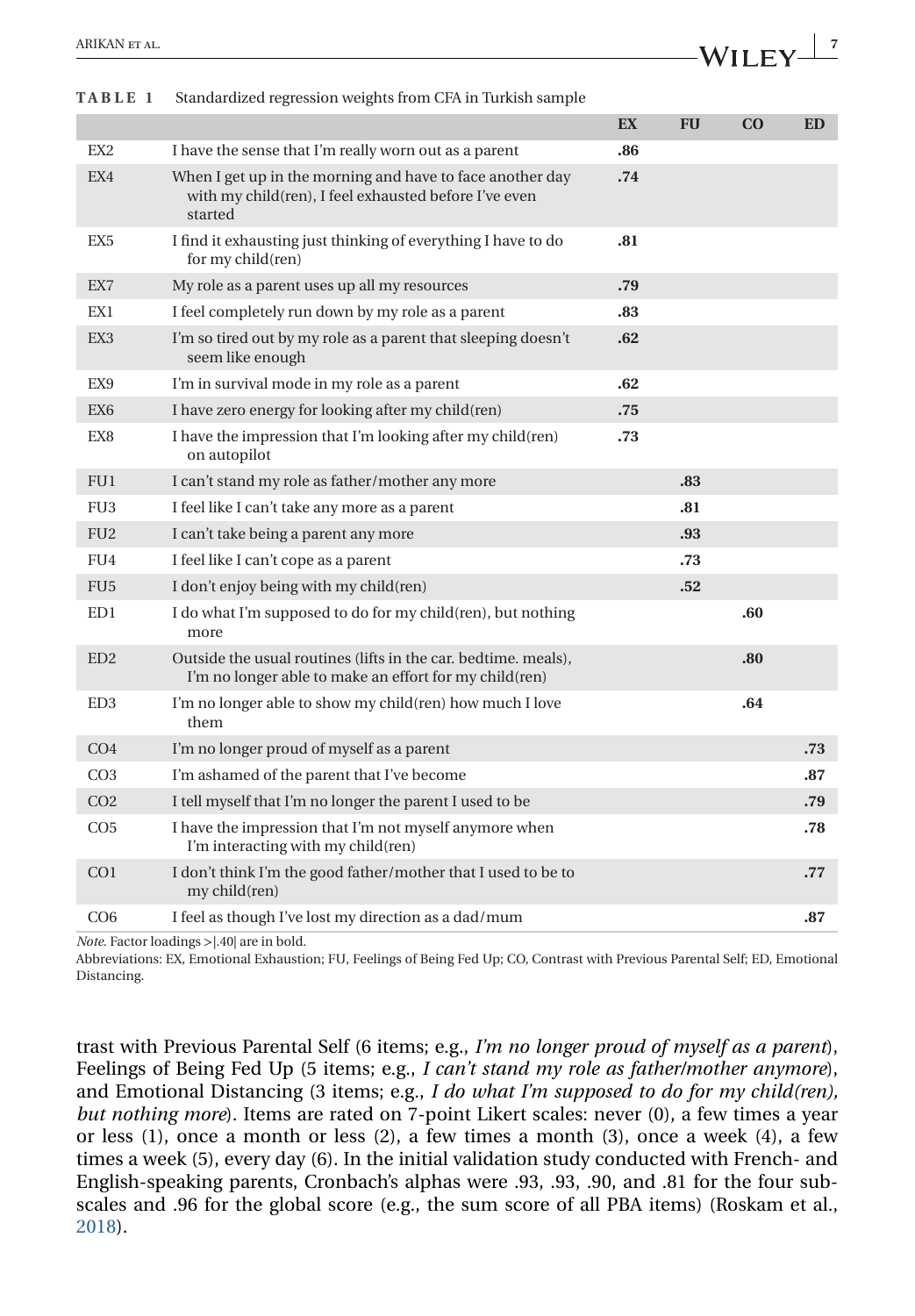## **8** ARIKAN ET AL.

## **5.4 Data Analyses**

We first performed a Confirmatory Factor Analysis (CFA) to examine to what extent the Turkish data fit with the initial measurement model (Roskam et al., [2018\)](#page-15-0), involving four interrelated factors of Emotional Exhaustion (9 items), Contrast (6 items), Feelings of Being Fed Up (5 items), and Emotional Distancing (3 items). We also tested whether the data would fit with a second-order factor model as revealed in other countries (e.g., Finland; Aunola et al., [2020\)](#page-13-0) which is theoretically relevant. Preliminary analyses showed non-normal distribution, that is, values of skewness and kurtosis varied from 1.01 to 7.71 and from 7.71 to 69.59, respectively. The estimation method of Diagonally Weighted Least Squares (DWLS) with asymptotic covariance and polychoric correlation matrices was used. We referred to several goodness-of-fit indices to determine the acceptability of the models: Satorra–Bentler scaled Chi-square statistics (S-B*χ*2; Satorra & Bentler, [1994\)](#page-15-0), the root mean square error of approximation (RMSEA), the standardized root mean square residual (SRMR), the comparative fit index (CFI), and the Goodness-of-Fit-Index (GFI). For CFI and GFI, values close to .90 or greater are acceptable to good. RMSEA and SRMR should preferably be less than or equal to .08 (Hu & Bentler, [1999\)](#page-14-0). We conducted these analyses in the LISREL software (Jöreskog & Sörbom, [2012\)](#page-14-0).

For measurement invariance, we implemented a set of nested models with gradually increasing parameters and constraints using a stepwise multiple group confirmatory factor analysis (MG-CFA). In the first step, we tested the Parental Burnout model for configural invariance as the basic level of measurement invariance. In the second step, we assessed item factor loadings in a metric invariance model. In the third step, we tested scalar invariance with the intercepts set as equal across groups. Finally, we verified the invariance of measurement errors for a model in which all error variances were constrained to be equal across groups. Measurement invariance is supported when the decrease in CFI is .01 or less  $(\Delta \text{CFI} > -.01)$  (Cheung & Rensvold, [2002\)](#page-13-0).

We tested the internal consistency (Cronbach's alpha) of the four scales (based on the initial factor structure, Roskam et al. [\(2018\)](#page-15-0)) and the total score of the PBA with the Turkish data, first on the pooled sample and then separately for mothers and fathers.

Finally, regarding the relation between the PBA and other variables, we computed correlations between the PBA and the mean scores of the ordinal/continuous variables (i.e., age, educational level, number of children, number of women and men in the household, neighborhood, and number of hours spent with children). We also computed one-way ANOVA to test the mean differences for categorical variables (i.e., gender, having a paid professional activity, and family type).

#### **6 RESULTS**

## **6.1 Confirmatory factor analysis**

The standardized regression weights from the CFA in the Turkish sample are presented in Table [1.](#page-6-0) All the estimated factor loadings found in the CFA were significant at  $p < .001$ . Standardized factor loadings ranged between 0.52 and 0.93. Correlations between the four latent factors were .92 (Emotional Exhaustion–Contrast with Previous Parental Self), .95 (Emotional Exhaustion–Feelings of Being Fed Up), .94 (Emotional Exhaustion–Emotional Distancing), .92 (Contrast with Previous Parental Self-Feelings of Being Fed Up), .89 (Contrast with Previous Parental Self–Emotional Distancing), and .84 (Feelings of Being Fed Up– Emotional Distancing). Regarding fit indices,  $S-B\chi^2((224) = 575.76$  was significant at .001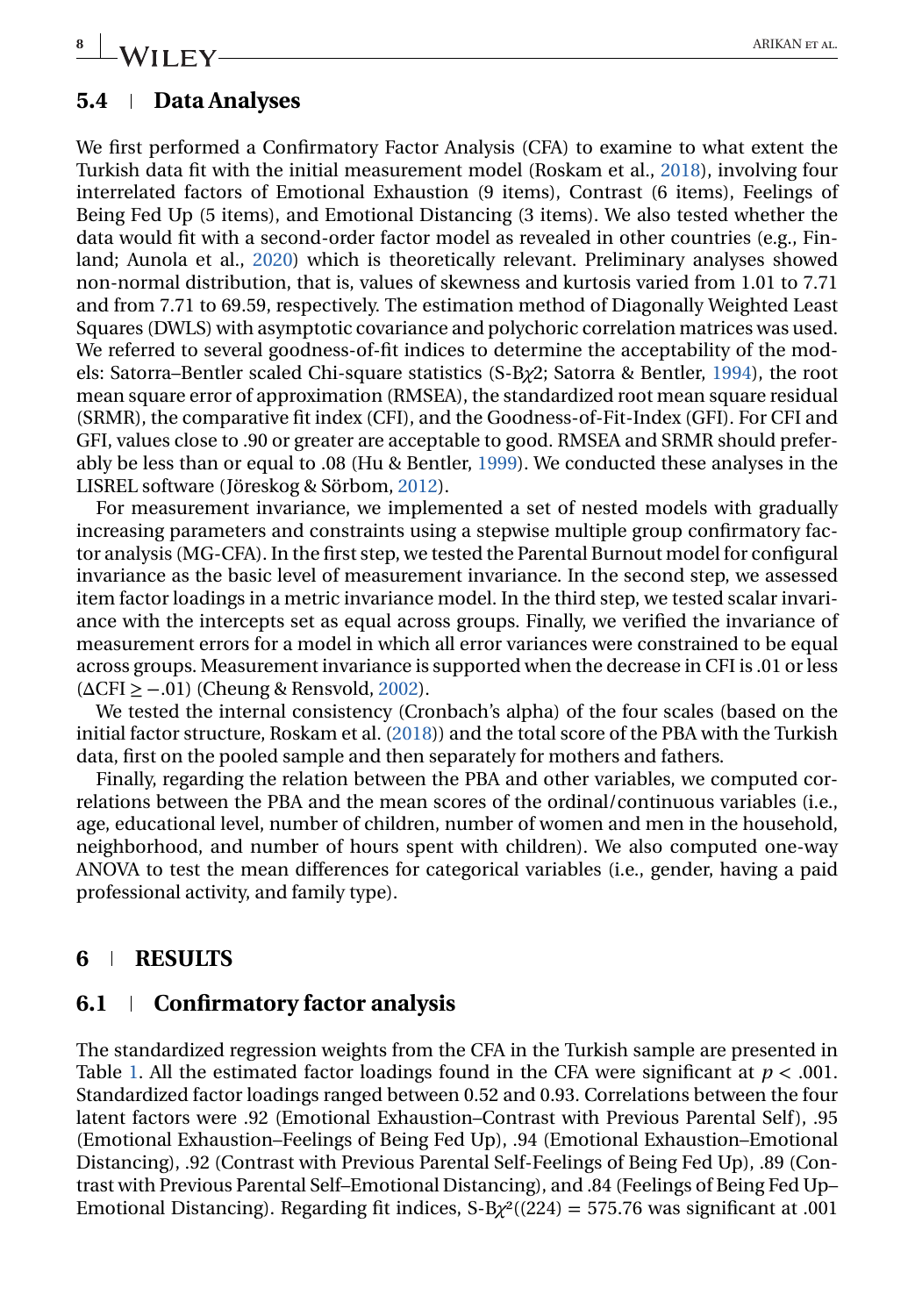

**FIGURE 1** Results of the confirmatory factor analysis for the second-order factor model of the PBA

level, indicating that there was some discrepancy between the hypothesized model and the data. As the SEM is a large-sample technique, it is not uncommon to obtain a statistically significant chi-square test. Other fit measures demonstrated a good fit to the data with  $CFI = .99, GFI = .99, RMSEA = .06; 90\% CI, [.05, .07], and SRMR = .07. Likewise, consider$ ing the high correlations between the four factors and the theoretical conceptualization of Parental Burnout, we tested a second-order model with the four factors as first-order factors and "Parental burnout" as second-order factor. The results of the second-order model are presented in Figure 1. Similarly to the previous model, this higher-order model showed a good fit to the data with S-B*χ*²(226) = 3498.67 (*p* < .001), CFI = .99, GFI = .99, RMSEA = .06; 90% CI, [.05, .07], and SRMR = .07. These results confirmed the validity of both the firstand second-order factor internal structure of the Turkish version of the PBA.

#### **6.2 Measurement invariance of the second-order factor parental burnout model across genders**

In order to test measurement invariance across genders, we tested the second-order factor model for fathers and mothers using a stepwise multigroup CFA analysis. In the first step, the baseline or configural invariance model was used. As shown in Table [2,](#page-9-0) an adequate model fit indicated the same number and pattern of dimensions hold across genders. In the second step, this first model was contrasted with a model with constrained factor loadings to evaluate metric invariance. A CFI difference of .000 provided support for metric invariance across genders. In the third step, the intercepts were constrained to be equal across groups, and scalar invariance was tested by comparing the model fit of the metric invariance model with a constrained intercept model. The CFI difference with the preceding models was less than .001 providing support for scalar invariance. In the final model, we constrained errors to be equal across groups. Again, the CFI difference indicated that the levels of measurement error in item responses were equivalent across genders.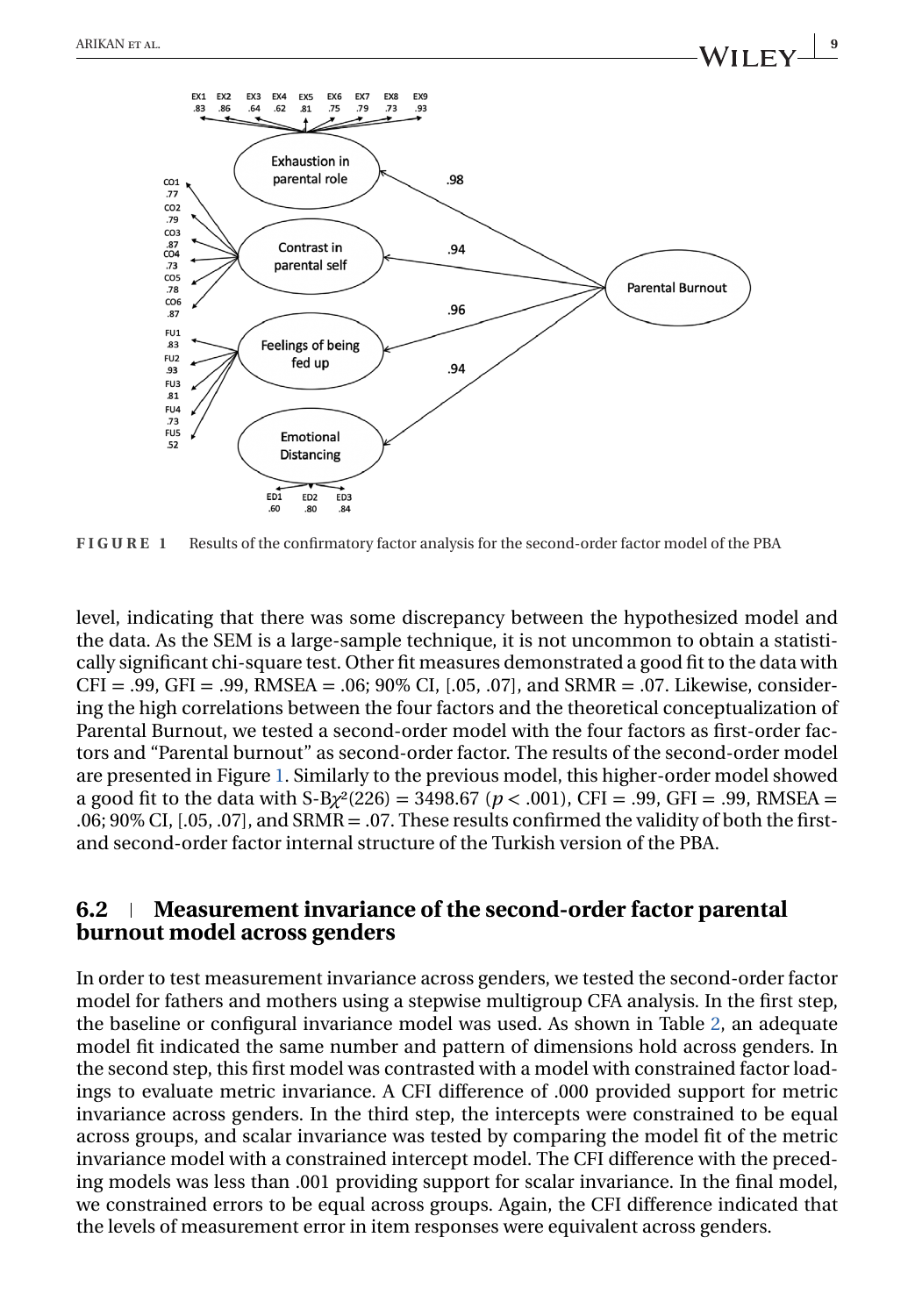| gender     |              |     |                    |             |            |            |              |
|------------|--------------|-----|--------------------|-------------|------------|------------|--------------|
|            | $S-B\gamma2$ | df  | <b>RMSEA</b>       | <b>SRMR</b> | <b>GFI</b> | <b>CFI</b> | $\Delta$ CFI |
| Configural | 735.39       | 444 | $.06$ $[.05, .06]$ | .07         | .98        | .99        |              |
| Metric     | 739.93       | 452 | $.05$ $[.05, .06]$ | .08         | .98        | .99        | 00.          |
| Scalar     | 783.18       | 475 | $.05$ $[.05, .06]$ | .08         | .98        | .99        | .00.         |
| Error      | 753.66       | 498 | $.05$ $[.04, .06]$ | .08         | .98        | .99        | .00          |

<span id="page-9-0"></span>**TABLE 2** Goodness-of-fit indices of measurement invariance of the PBA second-order factor model across

Abbreviations: RMSEA, root mean square error of approximation; GFI, goodness-of-fit index; CFI, comparative fit index; S-B  $\chi^2$ Satorra–Bentler chi-squared; df, degrees of freedom; ΔCFI, change in comparative fit index.

PBA EX CO FU ED Age 2011 .04 .00 .03 .10\* .03 Educational level  $\qquad \qquad 00 \qquad \qquad -02 \qquad \qquad 00 \qquad \qquad -04$ Number of children  $-0.05$   $-0.04$   $-0.04$   $-0.06$   $-0.02$ Number of women  $-0.01 -0.03 -0.04 -0.01$  .01  $-0.04 -0.01 -0.01$ Number of men −.01 −.01 .04 −.06 .02 Hours spent with children  $.01$  .05  $-.02$   $-.01$  .00 Neighborhood −.01 −.07 .03 .10\* −.07

**TABLE 3** Correlations between the PBA and sociodemographic variables

*Note*. \* *p* < .05.

Abbreviations: PBA, total score of the PBA; EX, Emotional Exhaustion; CO, Contrast with Previous Parental Self; FU, Feelings of Being Fed Up; ED, Emotional Distancing.

### **6.3 Internal consistency**

Cronbach's alphas computed for the Turkish parents were good for two subscales with *α* = .84 (.83 for fathers and .84 for mothers) for Emotional Exhaustion, and *α* = .77 (.73 for fathers and .80 for mothers) for Contrast with Previous Parental Self. For the Feelings of Being Fed Up subscale, Cronbach's alpha was .51 (.44 for fathers and .55 for mothers) and improved by removing two items (*α* = .77 when *I don't enjoy being with my child(ren)* and *I feel like I can't cope as a parent* were removed). The Cronbach's alpha value for the Emotional Distancing subscale was .50 (.50 for fathers and .51 for mothers) and could not be improved by removing any item. Reliability for the total score of the PBA was high, *α* = .90 (.89 for fathers and .91 for mothers).

#### **6.4 Relations with other variables**

The bivariate relations between PB and sociodemographic variables are low. Correlation coefficients are displayed in Table 3. As expected, the coefficient correlations between PB and the sociodemographic characteristics of the participants are low. We also compared the mean level of PB according to gender. Contrary to what was expected, we did not find significant differences between mothers and fathers, either in the total score,  $F(1, 450) =$ 0.60,  $p = .437$ ,  $\eta^2 = .001$ , or in the four subscales—*F*(1, 450) = 0.03,  $p = .858$ ,  $\eta^2 < .001$ , for Emotional Exhaustion,  $F(1, 450) = 2.13$ ,  $p = .145$ ,  $n^2 = .005$ , for Contrast with Previous Parental Self,  $F(1, 450) = 1.07$ ,  $p = .300$ ,  $\eta^2 = .002$ , for Feelings of Being Fed Up, and  $F(1, 450)$  $= 0.28$ ,  $p = .596$ ,  $\eta^2 = .001$ , for Emotional Distancing. Concerning the three most frequent types of family (two-parent, single-parent, step-family), we found significant differences for the total score,  $F(2, 437) = 7.17$ ,  $p < .001$ ,  $\eta^2 = .032$ , for Emotional Exhaustion,  $F(2, 437)$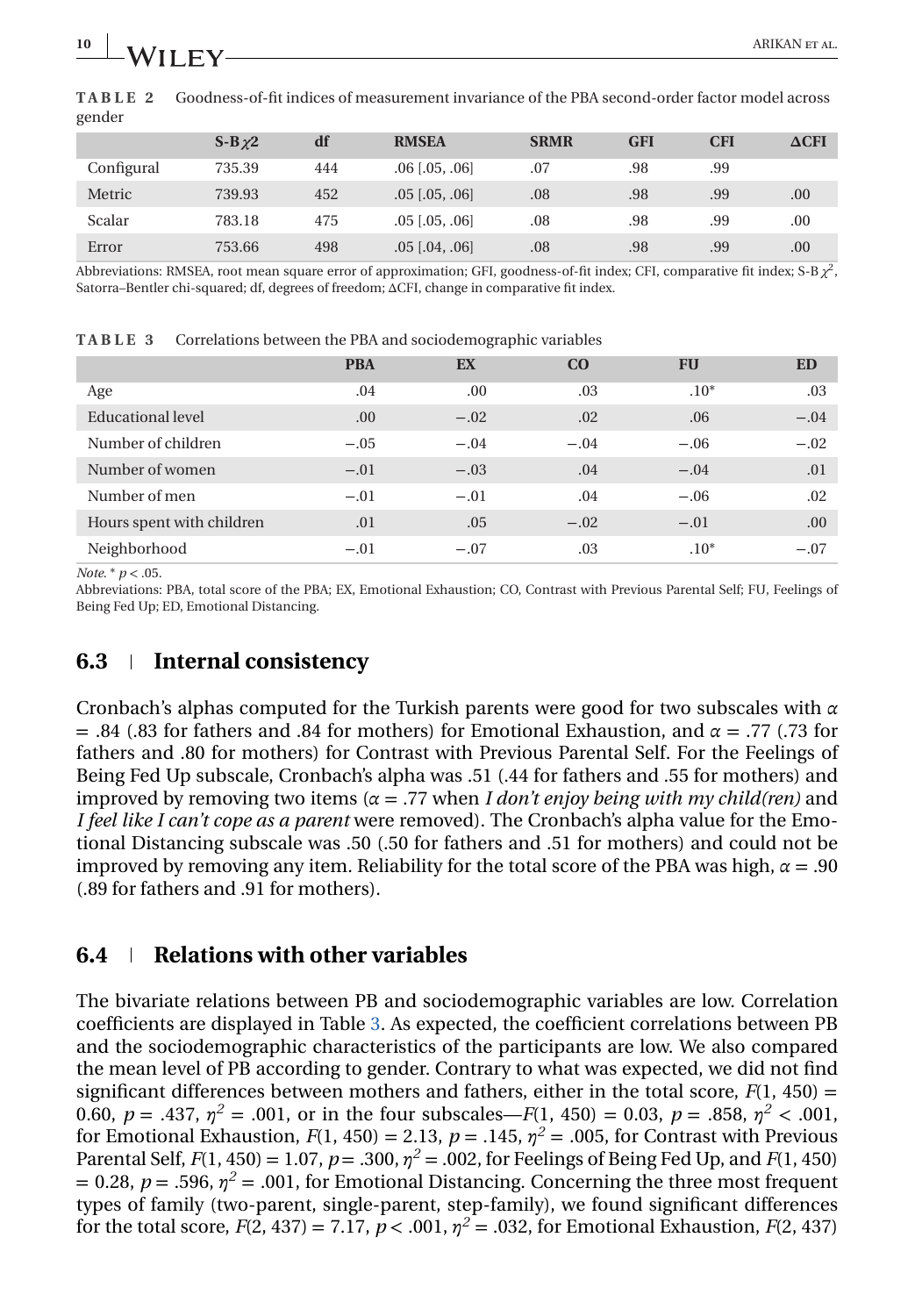|                | Gender                        |                               | <b>Family type</b> |                                                                                                                    | Having a paid<br>professional activity |                           |                               |  |
|----------------|-------------------------------|-------------------------------|--------------------|--------------------------------------------------------------------------------------------------------------------|----------------------------------------|---------------------------|-------------------------------|--|
|                | <b>Mothers</b><br>$(N = 226)$ | <b>Fathers</b><br>$(N = 222)$ |                    | Single-<br><b>Two-parent</b><br>parent<br>family<br>family<br>Step-family<br>$(N = 380)$<br>$(N = 45)$<br>$(N=13)$ |                                        | <b>Yes</b><br>$(N = 301)$ | N <sub>0</sub><br>$(N = 144)$ |  |
|                | M(SD)                         | M(SD)                         | M(SD)              | M(SD)                                                                                                              | M(SD)                                  | M(SD)                     | M(SD)                         |  |
| EX             | 8.25(9.85)                    | 7.19(8.60)                    | 7.16(8.51)         | 12.35 (12.20)                                                                                                      | 5.84(6.39)                             | 6.71(7.74)                | 9.43 (10.98)                  |  |
| CO             | 3.93(7.09)                    | 3.12(5.45)                    | 3.19(5.47)         | 5.44 (9.08)                                                                                                        | 4.16(9.85)                             | 3.03(5.34)                | 4.33(7.47)                    |  |
| FU             | 2.08(5.14)                    | 1.55(4.07)                    | 1.45(3.76)         | 4.69(8.15)                                                                                                         | .23(.60)                               | 1.53(3.95)                | 2.24(5.43)                    |  |
| <b>ED</b>      | 2.54(3.79)                    | 2.28(3.45)                    | 2.24(3.30)         | 3.38(4.77)                                                                                                         | 2.46(3.97)                             | 2.04(3.11)                | 3.04(4.22)                    |  |
| Total<br>Score | 16.80 (23.09)                 | 14.15 (18.64)                 | 14.04 (18.19)      | 25.86 (31.77)                                                                                                      | 12.69 (16.34)                          | 13.31 (16.95)             | 19.05 (25.50)                 |  |

**TABLE 4** Descriptive statistics of PBA subscales and global score according to gender, family type, and having a paid professional activity

Abbreviations: EX, Emotional Exhaustion; CO, Contrast with Previous Parental Self; FU, Feelings of Being Fed Up; ED, Emotional Distancing.

 $= 7.12, p < .001, \eta^2 = .032$ , for Feelings of Being Fed Up,  $F(2, 437) = 11.82, p < .001, \eta^2 = .001$ .052. In all cases, PB was higher in single-parent families compared to two-parent families and stepfamilies. Parents with a paid professional activity displayed lower levels of PB, *F*(1, 444) = 9.25,  $p < 0.01$ ,  $\eta^2 = 0.020$ . They were less emotionally exhausted,  $F(1, 444) = 10.75$ ,  $p <$ .01,  $\eta^2$  = .024, reported less contrast with their previous parental self,  $F(1, 444) = 5.00$ ,  $p <$ .05, *η<sup>2</sup>* = .011, and were less distant from their children, *F*(1, 444) = 3.85, *p* < .05, *η<sup>2</sup>* = .009. Descriptive statistics are given in Table 4.

## **7 DISCUSSION**

The present study suggests that the PBA can be considered as a valid and reliable measure for Turkish parents. The results replicate the initial factor structure with its four dimensions. They also provide support to the second-order factor model encompassing the four first-order factors and a second-order factor, for example, Parental Burnout. And strong measurement invariance across genders was achieved. The reliability of the total score and of two subscales (Emotional Exhaustion and Contrast with Previous Parental Self ) were found to be high. For the subscale of Feelings of Being Fed Up, the reliability score was good when two items were removed. For the fourth dimension, Emotional Distancing, reliability was low. Because Cronbach's alpha is influenced by the number of items in a scale, the low coefficient may be due to the presence of only three items in the Emotional Distancing subscale. Besides, it is also arguable that the cultural context of parenting may have affected the results. In Turkish culture, parents have a sacred place due to Islamic teaching (e.g., the Prophet's frequently repeated words: *Heaven lies beneath mothers' feet*). Participants may, therefore, be unwilling to report emotional distancing due to the traditional understanding of this sacred role. Also, Turkish parents displaying collectivist characteristics and valuing relatedness (Kagitcibasi & Ataca, [2005\)](#page-14-0) may find it difficult to associate distancing characteristics in burnout. Since closeness (e.g., connectedness/relatedness) is highly valued, emotional distancing (e.g., not being connected, not being close) may strongly contradict their parenting goals, more so than is the case in individualistic cultures. Although caregiving sensitivity does not characterize all Turkish mothers (Aran, Iplikçi, Salman Engin, & Sümer, [2020\)](#page-13-0), our results suggest that reporting emotional distancing or a sense of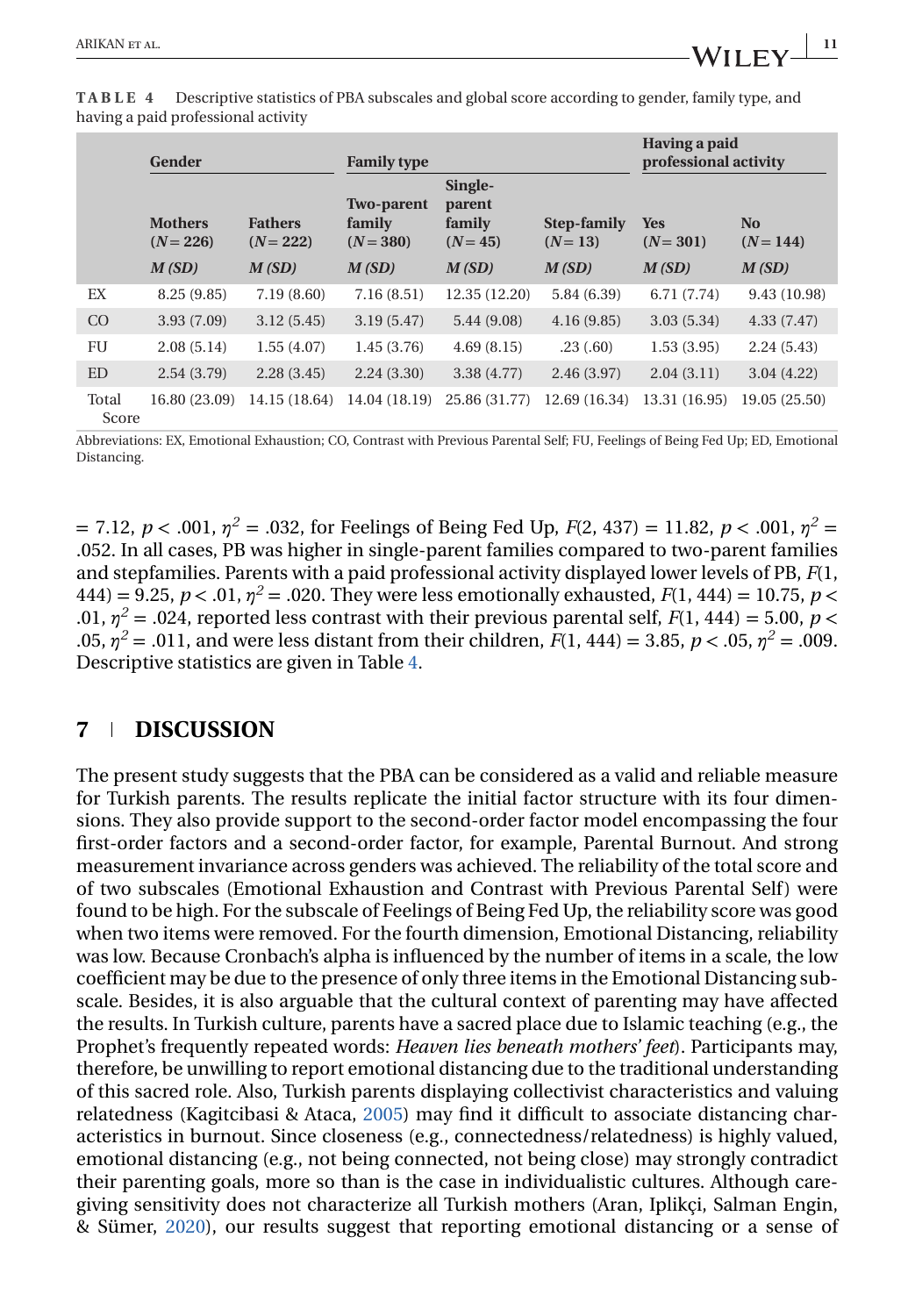disconnection from one's children is strongly regarded as unacceptable in Turkish parenting culture. This would also explain why the reliability of the Feelings of Being Fed Up subscale was improved when the item *I don't enjoy being with my child(ren)* was removed.

Another argument also supports the main conclusion that the PBA is a valid and reliable measure for Turkish parents. As shown in a previous study on the antecedents of PB (Mikolajczak et al., [2018\)](#page-15-0), the bivariate relations between PB and sociodemographic variables are low. However, no gender-related differences were found, contrary to previous research (Roskam & Mikolajczak, [2020\)](#page-15-0). It appears that for Turkish parents, the term "parental burnout" is even more appropriate than "maternal burnout." When we compared the level of burnout across family types, we found a significant difference in the total score as well as in the Emotional Exhaustion and Contrast with Previous Parental Self subscales. PB was higher in single-parent families than in the two other family types. Our findings are consistent with previous literature on PB, parental stress, and partner support. Lebert-Charron and colleagues [\(2018\)](#page-14-0) also reported that PB was higher among single mothers. The provision of help to mothers whenever they need it positively influences their perception of social support and reduces stress. Further, the socioeconomic status and parenting stress levels of Turkish mothers were both found to be associated with perceived social support (Arikan et al., [2019\)](#page-13-0). Zellars and Perrewé [\(2001\)](#page-16-0) also demonstrated that problem-solving skills were stronger in those mothers who reported that their partner was a source of social support. Sharing child-rearing responsibility, getting social support from a partner, and spending time on leisure activities can be protective factors vis-à-vis PB (Duygun & Sezgin, [2003;](#page-13-0) Lindström, Aman, & Lindhal-Norberg, [2011\)](#page-15-0).

As shown in a previous study (Mikolajczak et al., [2018\)](#page-15-0), parents with a paid professional activity displayed lower levels of PB. This finding replicates previously published results (Lebert-Charron et al., [2018;](#page-15-0) Sorkkila & Aunola, [2020\)](#page-16-0). Similarly, Çengelci [\(2009\)](#page-13-0) demonstrated that in Turkey, being employed prevented mothers of disabled children from experiencing emotional burnout. On the contrary, unemployed mothers caring for their disabled children all day long experienced higher emotional burnout and reported greater loss of motivation compared to working mothers. These results are consistent with the finding of Guéritault [\(2004\)](#page-14-0) that housewives are more likely to experience burnout than working mothers. Being employed gives mothers opportunities to pursue various life goals and a time-out from their demanding caregiving activities. Employment can also provide a social support network and financial security. Like employees experiencing job burnout, who consider the family sphere as a safe haven, burned-out parents may view the workplace as an opportunity to get away from the overwhelming emotions and demands of parenting (Roskam et al., [2017\)](#page-15-0).

It is also important to note that PB not only concerns those parents undergoing specific challenges, such as caring for children with disabilities but that parents in ordinary situations may also experience exhaustion in their parental role (Roskam et al., [2017\)](#page-15-0). Based on 39 studies published between 2000 and 2018, Sánchez-Rodríguez, Perier, Callahan, and Séjourné [\(2019\)](#page-15-0) reported that parents either with typical or atypical children were at risk of burning out. However, their experience of burning out can differ in some emotional dimensions. Parents of sick or disabled children are more likely to receive acknowledgment for their difficulties while meeting the needs of their children, whereas parents of normally developing children blame themselves for burning out when their offspring are doing well. In the study by Hubert and Aujoulat [\(2018\)](#page-14-0), mothers displayed self-blame behaviors by attributing that to their personality, identity as a mother, and an explanation for their exhaustion. The current study contributes to this line of research, which acknowledges the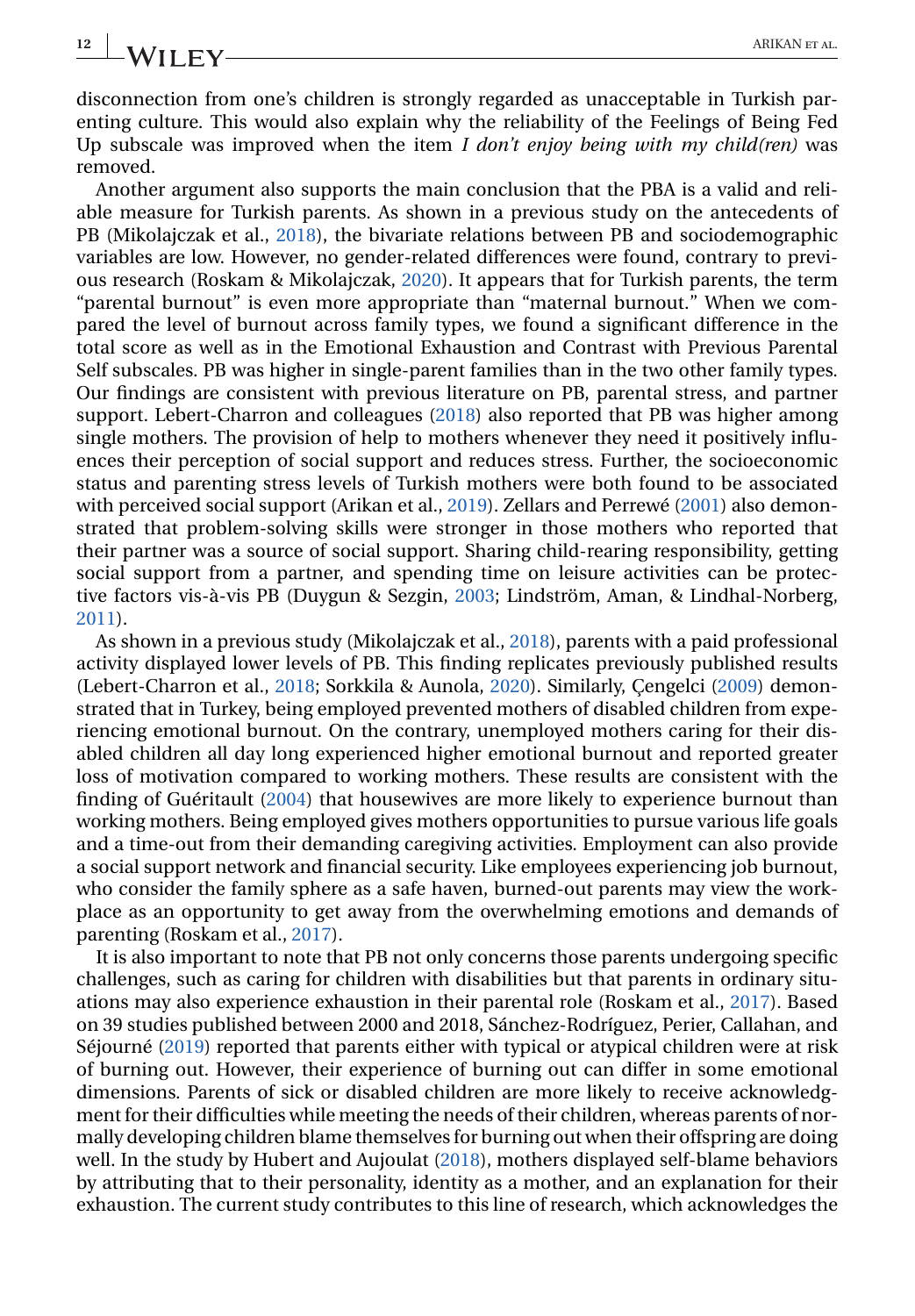relevance of PB in a collectivist culture for both clinical and research issues in community samples.

## **7.1 Limitations and recommendations for future research**

There are some limitations and recommendations for future research. Appropriate sampling was adopted utilizing volunteering parents and schools agreeing to participate in the study and with the help of volunteering university students. Hence, the results need to be replicated in larger, representative samples. As the positive correlations between parents' age and neighborhood and the Feelings of Being Fed Up subscale indicate, particular sample stratification can be critical in order to clarify the role of the PBA dimensions in Turkey. Therefore, to map PB comprehensively in Turkey, certain factors—such as the child's developmental phase (e.g., infancy, preschool, childhood and adolescence), socioeconomic levels, and differences across regions—should be considered.

Also, this preliminary validation study needs to be improved, especially by testing both the predictive power of the PBA. Neglect and violence toward children as well as escape and suicidal ideations are shown to be specific consequences of PB (Mikolajczak et al., [2018;](#page-15-0) Mikolajczak et al., [2019\)](#page-15-0). A next step in the validation process should be to test the prospective prediction of these specific consequences (and any other consequence that might be relevant for Turkish parents) using the PBA.

When both contemporary changes and cultural differences are considered, PB likely has various sources in Turkey, which should be explored more fully in future studies. In doing so, PBA could facilitate the design of new intervention programs and public awareness campaigns around new social policies in Turkey. The PBA validation study thus lays the ground for future research and policy work to achieve these important goals.

#### **CONFLICTS OF INTEREST**

GA, MUB, EA, MM, and IR declare that they have no conflict of interest. MM and IR have now founded a Training Institute for Parental Burnout, which delivers training on parental burnout to professionals. The institute did not participate in the funding of this study, nor did it influence the process, the results, or their interpretation in any manner.

#### **DECLARATIONS**

Ethical approval: Ethical approval was obtained from the ethics committee of Istanbul Bahcesehir University (Approval No: 20021704-604.01.01-125 Date: 18.01.2018). The procedures used in this study adhere to the tenets of the Declaration of Helsinki.

Consent to participate: Written informed consent was obtained from the participants.

Consent to publish: All participants knew the results would appear in academic publications.

Contribution of authors: IR and MM provided the questionnaires and the methodology. GA, MUB and EA completed the translation procedure and the data collection. IR computed the statistical analyses. GA, MUB, EA, and IR wrote the manuscript.

## **ORCID**

*Gizem Arikan* <https://orcid.org/0000-0003-2961-6426> *AyseMeltem Üstündag-Budak ˘* <https://orcid.org/0000-0002-4159-8980> *Moira Mikolajczak* <https://orcid.org/0000-0002-7333-1578>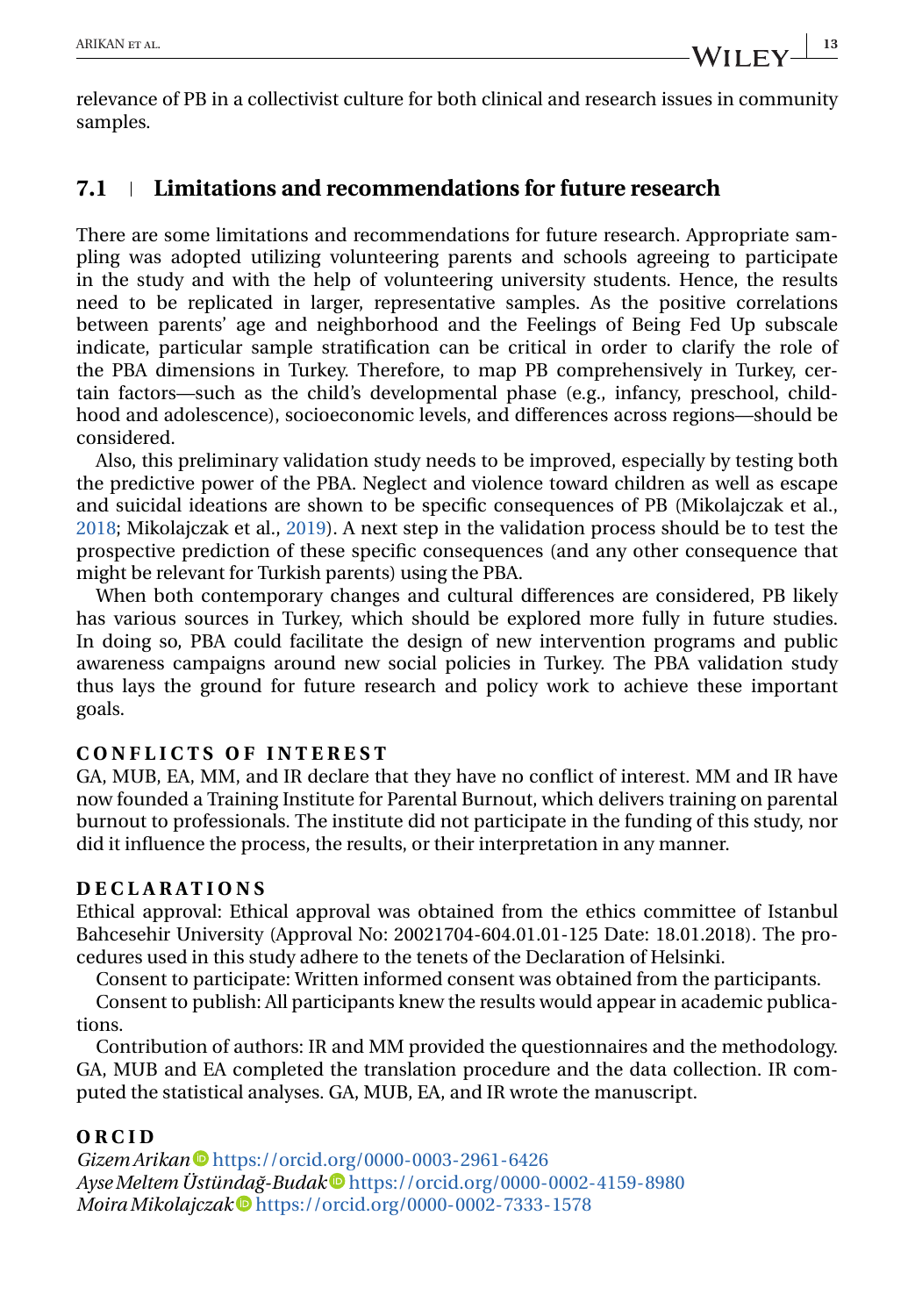# <span id="page-13-0"></span>**14 ARIKAN ET AL.** ARIKAN ET AL.

#### **REFERENCES**

- Abidin, R. R. (1990). *Parenting stress index manual*. Idlewood Drive, Charlottesville: Pediatric Psychology Press.
- Akkok, F., A¸skak, P., & Karancı, A. (1992). Özürlü Bir Çocuga Sahip Anne Babalardaki Stresin Yordanması [Predict- ˘ ing stress of parents' with handicapped children]. *Ankara Üniversitesi Eğitim Bilimleri Fakültesi Özel Eğitim Dergisi*, *1*(02), 008–012. [https://doi.org/10.1501/Ozlegt\\_0000000007](https://doi.org/10.1501/Ozlegt_0000000007)
- Akman, S. (2006). *Epileptik Nöbet Geçiren Saglıklı Çocu ˘ gu Olan Annelerin Tükenmi¸ ˘ slik Düzeylerinin Farklı Degi¸ ˘ skenler Açısından incelenmesi [Investigation of various burnout level of mothers with healthy children that experience epileptic seizure based on different factors]*. *Yüksek Lisans Tezi*, Ankara: Ankara Üniversitesi Sosyal Bilimler Enstitüsü.
- Alagoz, S. B. (2009). Cocukerkil aile sisteminde satin alma davranisi [Consumer behavior in child centered family system]. *Sosyal Ekonomik Arastirmalar Dergisi*, *8*, 316–338.
- Aran, Ö., Iplikçi, A. B., Salman Engin, S., & Sümer, N. (2020). Caregiving profiles of mothers in an economically disadvantaged sample from Turkey: An observational study. *Journal of Reproductive and Infant Psychology*, –. <https://doi.org/10.1080/02646838.2020.1722803>
- Ardıç, A., & Olçay, S. (2019). Anne-baba tükenmişlik ölçeğinin psikometrik özelliklerinin belirlenmesi [Determination of psychometric properties of the parents burnout scale]. *İnönü Üniversitesi Eğitim Fakültesi Dergisi*, *20*(2), 619–632. <https://doi.org/10.17679/inuefd.531692>
- Arikan, G., Kumru, A., Korkut, B., & Ilhan, A. O. (2019). Examining toddlers' problem behaviors: The role of SES, parenting stress, perceived support and negative intentionality. *Journal of Child and Family Studies*, *28*, 3467– 3478. <https://doi.org/10.1007/s10826-019-01529-y>
- Aunola, K., Sorkkila, M., & Tolvanen, A. (2020). Validity of the Finnish version of the Parental Burnout Assessment (PBA). *Scandinavian Journal of Psychology*, *61*, 714–722. <https://doi.org/10.1111/sjop.12654>
- Balling, K., & McCubbin, M. (2001). Hospitalized children with chronic illness: Parental caregiving needs and valuing parental expertise. *Journal of Pediatric Nursing*, *16*, 110–119. <https://doi.org/10.1053/jpdn.2001.23157>
- Bornstein, M. (2013). Parenting and child mental health: A cross-cultural perspective. *World Psychiatry*, *12*, 258– 265. <https://doi.org/10.1002/wps.20071>
- Cakir, H. (2019). Cocugun Tuketim Davranislari Uzerindeki Reklam etkisinin ebeveyn acisindan degerlendirilmesi [Evaluation of advertisement effect on children's consumption behaviour from perspectives of parents]. *Kastamonu Ileitisim Arastirmalari Dergisi*, *2*, 81–99.
- Çekiç, A., & Hamamci, Z. (2018). Anne-Baba Stres Ölçegi Kısa Formunun Türkçeye uyarlanması: Geçerlilik ve güve- ˘ nilirlik çalışması [Adaptation of the parenting stress index-short form into Turkish: A study of validity and reliability]. *Anadolu Psikiyatri Dergisi*, *19*, 63–70.
- Çekiç, A., Akbaş, T., & Hamamcı, Z. (2015). Anne Baba Stres Ölçeği'nin Türkçe' ye Uyarlaması: Geçerlik ve Güvenirlik Çalışması [Adaptation of parenting stress index intoTurkish: The validity and the eliability study]. *Gaziantep University Journal of Social Sciences*, *14*(3), 647–667.
- Çengelci, B. (2009). A comparison of level of anxiety, hopelessness and burnout syndrome of mothers who have children with diagnosis of autism or Down syndrome. *Ege Eğitim Dergisi*, 10, 1–22.
- Cheung, G. W., & Rensvold, R. B. (2002). Evaluating goodness-of-fit indexes for testing measurement invariance. *Structural Equation Modeling: A Multidisciplinary Journal*, *9*, 233–255. [https://doi.org/10.1207/](https://doi.org/10.1207/S15328007SEM0902_5) [S15328007SEM0902\\_5](https://doi.org/10.1207/S15328007SEM0902_5)
- Citlak, B., Leyendecker, B., Schölmerich, A., Driessen, R., & Harwood, R. L. (2008). Socialization goals among firstand second-generation migrant Turkish and German mothers. *International Journal of Behavioral Development*, *32*, 56–65. <https://doi.org/10.1177/0165025407084052>
- Coleman, P. K., & Karraker, K. H. (1998). Self-efficacy and parenting quality: Findings and future applications. *Developmental Review*, *18*, 47–85. <https://doi.org/10.1006/drev.1997.0448>
- Crnic, K., & Low, C. (2002). Everyday stresses and parenting. In M. Bornstein (Ed.), *Handbook of parenting* (Vol. *5*, pp. 243–267). Mahwah, NJ: Lawrence Erlbaum Associates.
- Cüre, S., Üstündag-Budak, A. M., & Arikan, G. (2019). Does parental alexithymia predicts parental burnout and ˘ child psychological problems? Paper presented at the First International Conference on Parental Burnout, Belgium: Louvain-la-Neuve.
- Deater-Deckard, K. (2014). *Parenting stress*. Yale: University Press.
- Demir, I. (2020). Dating involvement among Turkish adolescents: The role of parental attitudes about dating, social anxiety, and social physique anxiety. *Current Psychology*. <https://doi.org/10.1007/s12144-020-00730-3>
- Daly, M. (2007). *Parenting in contemporary Europe: A positive approach*. Strasbourg, France: Council of Europe.
- Duygun, T., & Sezgin, N. (2003). Zihinsel Engelli ve Saglikli Cocuk Annelerinde Stres Belirtileri, Stresle Basacikma Tarzlari ve Algilanan Sosyal Destegin Tükenmislik Düzeyine Olan Etkisi [The effects of stress symptoms, coping ˘ styles and perceived social support on burnout level of mentally handicapped and healthy children's mothers.]. *Türk Psikoloji Dergisi*, *18*, 37–52.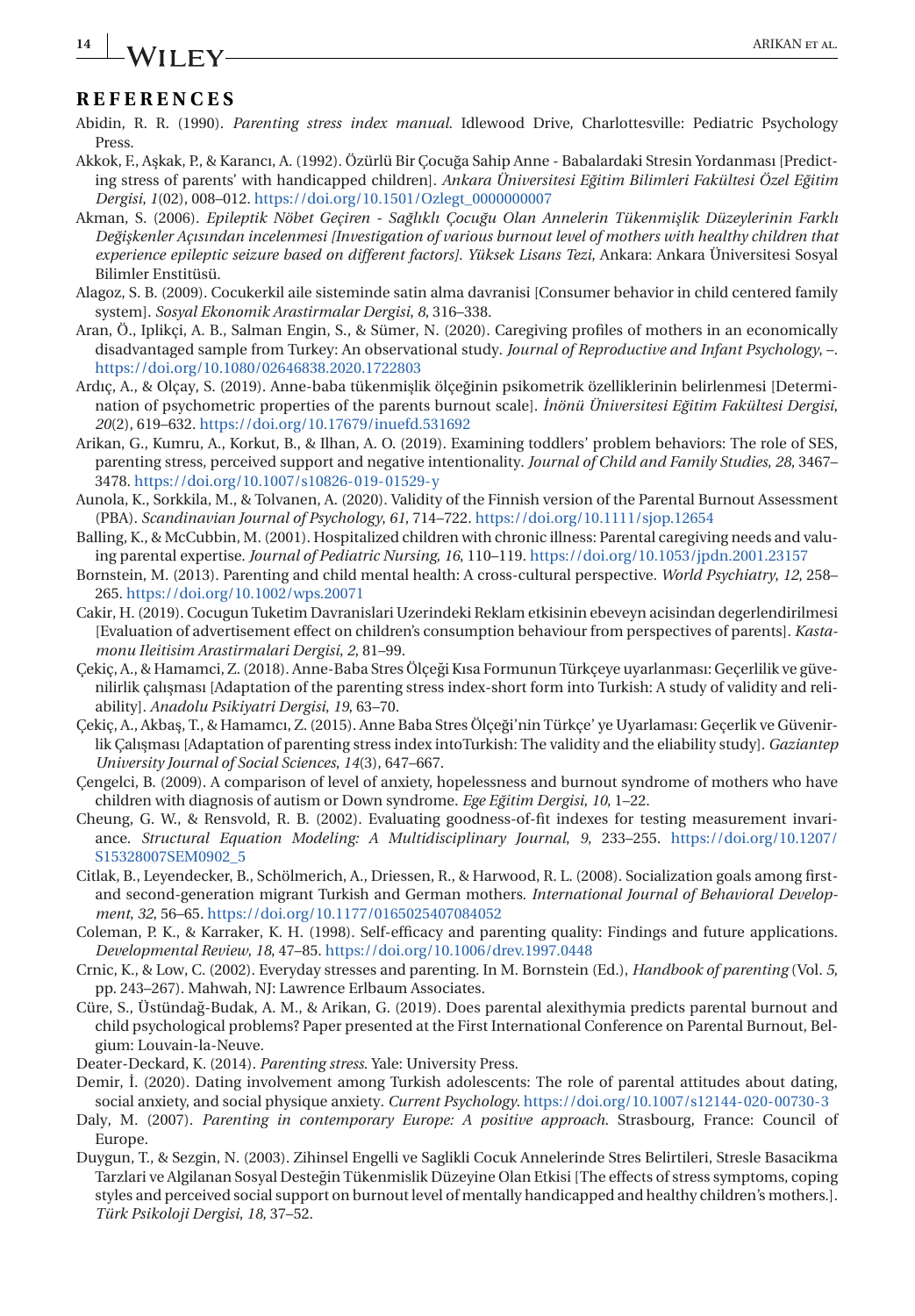- <span id="page-14-0"></span>Ehrenberg, M. F., Gearing-Small, M., Hunter, M. A., & Small, B. J. (2001). Childcare task division and shared parenting attitudes in dual-earner families with young children. *Family Relations*, *50*, 143–153. [https://doi.org/10.](https://doi.org/10.1111/j.1741-3729.2001.00143.x) [1111/j.1741-3729.2001.00143.x](https://doi.org/10.1111/j.1741-3729.2001.00143.x)
- Elçi, Ö (2004). *P*redictive values of social support, coping styles and stress level in posttraumatic growth and burnout levels among the parents of children with autism (Master Thesis). Middle East Technical University, Ankara.
- Erikson, E. H. (1950). *Childhood and society*. New York: W. W. Norton & Co Inc.
- Esmer, Y. (2012). 2011 Türkiye Degĕrler Arastırması: Özet Bulgular [2011 Turkey's World Value Surveys: Summary Results]. (July 21, 2011).
- Forum, W. E. (2018). The Global Gender Gap Report.
- George, C., & Solomon, J. (2011). Caregiving helplessness: The development of a screening measure for disorganized maternal caregiving. *Disorganized attachment and caregiving* (pp. 133–166). New York: The Guilford Press.
- Gokcen, C., Coskun, S., & Kutuk, M. O. (2018). Comparison of depression and burnout evels of mothers of children with attention-deficit hyperactivity disorder before and after treatment. *Journal of Child and Adolescent Psychopharmacology*, *28*, 350–353. <https://doi.org/10.1089/cap.2017.0050>
- Göksel, İ. (2013). Female labor force participation in Turkey: The role of conservatism. *Women's Studies International Forum*, *41*, 45–54. <https://doi.org/10.1016/j.wsif.2013.04.006>
- Guéritault, V. (2004). *La fatigue émotionnelle et physique des mères. Le burn-out maternel*. Paris: Odile Jacob.
- Hämäläinen, H., & Tanskanen, A. O. (2019). 'Sandwich generation': Generational transfers towards adult children and elderly parents. *Journal of Family Studies*. <https://doi.org/10.1080/13229400.2019.1586562>
- Harkness, S., & Super, C. M. (2006). Themes and variations: Parental ethnotheories in Western cultures. In K. H. Rubin & O. B. Chunk (Eds.), *Parenting beliefs, behaviors, and parent-child relations. A crosscultural perspective* (pp. 61–79). New York: Psychology Press.
- Harkness, S., & Super, S. (2002). Culture and parenting. In M. H. Bornstein (Ed.), *Handbook of parenting: Biology and ecology of parenting* (Vol. *2*, pp. 253–280). Mahwah, NJ: Erlbaum.
- Hilbrecht, M., Shaw, S. M., Johnson, L. C., & Andrey, J. (2008). 'I'm home for the kids': Contradictory implications for work-life balance of teleworking mothers. *Gender, Work and Organization*, *15*, 454–476. [https://doi.org/10.](https://doi.org/10.1111/j.1468-0432.2008.00413.x) [1111/j.1468-0432.2008.00413.x](https://doi.org/10.1111/j.1468-0432.2008.00413.x)
- Hofstede, G. (2012). *National cultural dimensions*. Retrieved from [http://geert-hofstede.com/national-culture.](http://geert-hofstede.com/national-culture.html) [html](http://geert-hofstede.com/national-culture.html)
- Hofstede, G., Hofstede, G. J. & Minkov, M. (Eds.) (2010). *Cultures and organizations: Software of the mind* (3rd ed.). New York: McGraw Hill.
- Hortaçsu, N., & Cem-Ersoy, N. (2005). Values, identities and social constructions of the European Union among Turkish university youth. *European Journal of Social Psychology*, *35*, 107–121.
- Hu, L., & Bentler, P. M. (1999). Cutoff criteria for fit indexes in covariance structure analysis: Conventional criteria versus new alternatives. *Structural Equation Modeling*, *6*, 1–55. <https://doi.org/10.1080/10705519909540118>
- Hubert, S., & Aujoulat, I. (2018). When exhausted mothers open up. *Frontiers in Psychology*, *9*, 1021. [http://doi.](http://doi.org/10.3389/fpsyg.2018.01021) [org/10.3389/fpsyg.2018.01021](http://doi.org/10.3389/fpsyg.2018.01021)
- Johnston, C., & Mash, E. J. (1989). A measure of parenting satisfaction and efficacy. *Journal of Clinical Child Psychology*, *18*, 167–175.
- Jöreskog, K. G., & Sörbom, D. (2012). *LISREL 9 for Windows [Computer software]*. Skokie, IL: Scientific Software International, Inc.
- Kagitcibasi, C. (1970). Social norms and authoritarianism: A Turkish-American comparison. *Journal of Personality and Social Psychology*, *16*, 444–451. <https://doi.org/10.1037/h0030053>
- Kagitcibasi, C. (1996). The autonomous-relational self: A new synthesis. *European Psychologist*, *1*, 180–186. [https:](https://dOi.org/10.1027/1016-9040.1.3.180) [//dOi.org/10.1027/1016-9040.1.3.180](https://dOi.org/10.1027/1016-9040.1.3.180)
- Kagitcibasi, C. (2005). Autonomy and relatedness in cultural context: Implications for self and family. *Journal of Cross Cultural Psychology*, *36*, 403–422. <https://doi.org/10.1177/0022022105275959>
- Kagitcibasi, C. (2007). *Family, self, and human development across cultures. Theory and applications*. Mahwah, NJ: Lawrence Erlbaum Associates.
- Kagitcibasi, C., & Ataca, B. (2005). Value of children and family change: A three-decade portrait from Turkey. *Applied Psychology: An International Review*, *54*, 317–337. <https://doi.org/10.1111/j.1464-0597.2005.00213.x>
- Kaner, S. (2007). Öğretmenlerin ve anne-babaların öz-yetkinlik inançları, tükenmişlik algıları ve çocukların problem davranışları [Teachers and parents self-efficacy beliefs, burnout perceptions and children's problem behaviors]. Ankara Üniversitesi Bilimsel Araştırma Raporu.
- Karadavut, K. I., & Uneri, S. O. (2011). Burnout, depression and anxiety levels in mothers of infants with brachial plexus injury and the effects of recovery on mothers' mental health. *European Journal of Obstetrics & Gynecology and Reproductive Biology*, *157*, 43–47. <https://doi.org/10.1016/j.ejogrb.2011.03.001>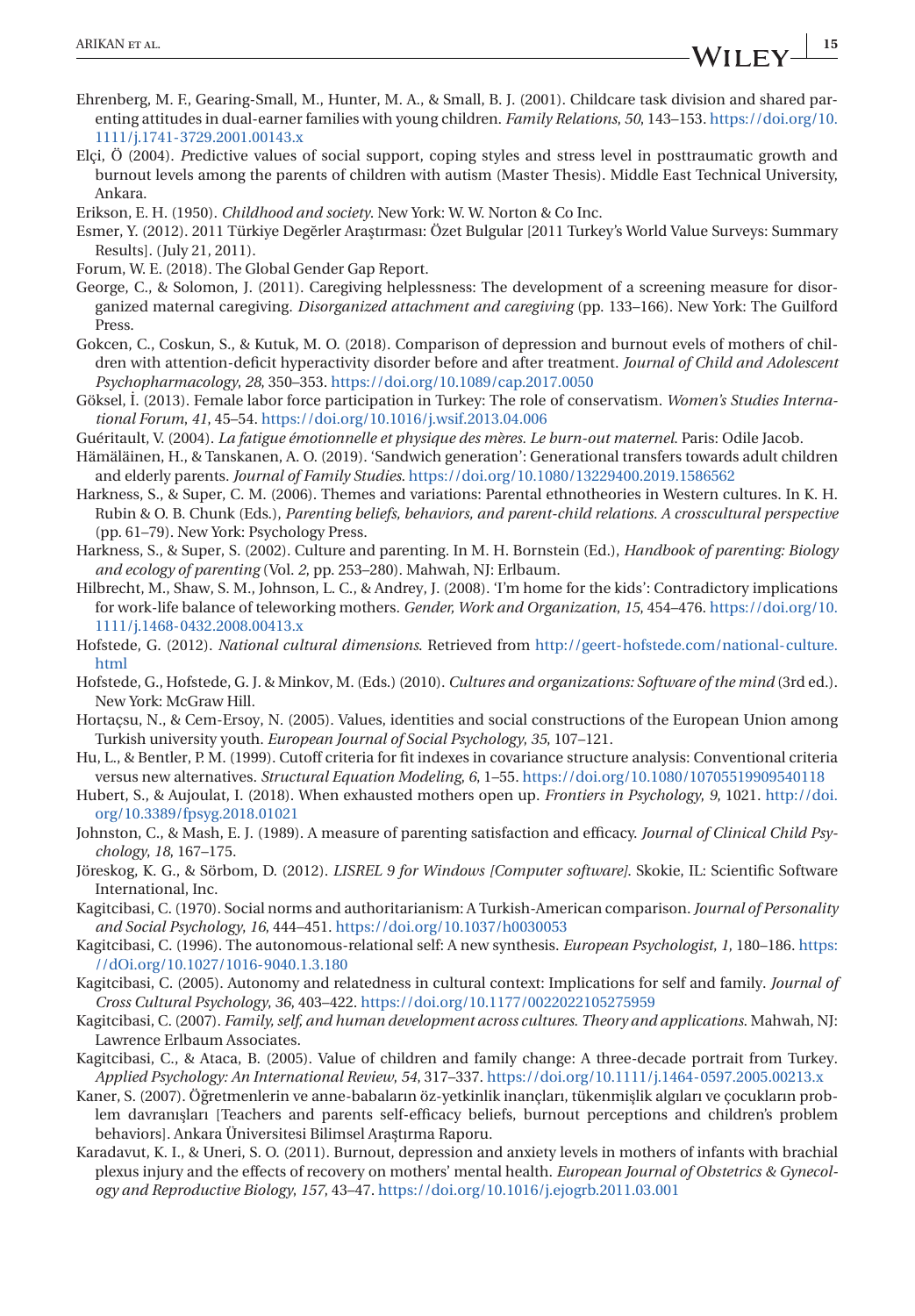## <span id="page-15-0"></span>**16 ARIKAN ET ALL ARIKAN ET AL.**

- Karataş, S., Levpušček, M. P., & Komidar, L. (2019). Demographic factors and individuation in relation to parents predicting attachment avoidance and anxiety in Turkish emerging adults. *Current Psychology*, *38*, 1443–1455. <https://doi.org/10.1007/s12144-017-9691-8>
- Kaymak Özmen, S., & Özmen, A. (2012). Anne baba stres ölçeğinin geliştirilmesi [Parent stress scale development]. *Millî Egitim Dergisi ˘* , *196*, 20–35.
- Kaytez, N., Durualp, E., & Kadan, G. (2015). Engelli çocugu olan ailelerin gereksinimlerinin ve stres düzeylerinin ˘ incelenmesi [Evaluation of requirements and stress levels of the families having disabled child]. *Egitim ve ˘ Ögretim Ara¸ ˘ stırmaları Dergisi*, *4*(1), 197–214.
- Lebert-Charron, A., Dorard, G., Boujut, E., & Wendland, J. (2018). Maternal burnout syndrome: Contextual and psychological associated factors. *Frontiers in Psychology*, *9*, 885. <https://doi.org/10.3389/fpsyg.2018.00885>
- Lindhal-Norberg, A. (2007). Burnout in mothers and fathers of children surviving brain tumour. *Journal of Clinical Psychology in Medical Settings*, *14*, 130–137. <http://doi.org/10.1007/s10880-007-9063-x>
- Lindhal-Norberg, A. (2010). Parents of children surviving a brain tumor: Burnout and the perceived diseaserelated influence on everyday life. *Journal of Pediatric Hematology/Oncology*, *32*, e285–e289. [http://doi.org/](http://doi.org/10.1097/MPH.0b013e3181e7dda6) [10.1097/MPH.0b013e3181e7dda6](http://doi.org/10.1097/MPH.0b013e3181e7dda6)
- Lindhal-Norberg, A., Mellgren, K., Winiarski, J., & Forinder, U. (2014). Relationship between problems related to child late effects and parent burnout after pediatric hematopoietic stem cell transplantation. *Pediatric Transplantation*, *18*, 302–309. <http://doi.org/10.1111/petr.12228>
- Lindström, C., Aman, J., & Lindhal-Norberg, A. (2011). Parental burnout in relation to sociodemographic, psychosocial and personality factors as well as disease duration and glycaemic control in children with Type 1 diabetes mellitus. *Acta Paediatrica*, *100*, 628–629. [https://doi.org/10.1111/j.1651-2227.2011.02198.x.](https://doi.org/10.1111/j.1651-2227.2011.02198.x)
- Maslach, C., Jackson, S. E., & Leiter, M. P. (1986). *Maslach burnout inventory*. Palo Alto, CA: Consulting Psychology Press.
- Melamed, S., Kushnir, T., & Shirom, A. (1992). Burnout and risk factors for cardiovascular diseases. *Behavioral Medicine*, *18*, 53–60. <https://doi.org/10.1080/08964289.1992.9935172>
- Mikolajczak, M., Brianda, M. E., Avalosse, H., & Roskam, I. (2018). Consequences of parental burnout: A preliminary investigation of escape and suicidal ideations, sleep disorders, addictions, marital conflicts, child abuse and neglect. *Child Abuse & Neglect*, *80*, 134–145. <https://doi.org/10.1016/j.chiabu.2018.03.025>
- Mikolajczak, M., Gross, J. J., & Roskam, I. (2019). Parental burnout: What is it, and why does it matter? *Clinical Psychological Science*, *7*, 1319–1329. <https://doi.org/10.1177/2167702619858430>
- Mikolajczak, M, Gross, J. J., Stinglhamber, F., Norberg, A. L., & Roskam, I. (2020).. Is parental burnout distinct from job burnout and depressive symptomatology? *Clinical Psychological Science*, *8*, 673–689.
- Mikolajczak, M., Raes, M.-E., Avalosse, H., & Roskam, I. (2018). Exhausted parents: Sociodemographic, childrelated, parent-related, parenting and family-functioning correlates of parental burnout. *Journal of Child and Family Studies*, *27*, 602–614. <https://doi.org/10.1007/s10826-017-0892-4>
- Mikolajczak, M., & Roskam, I. (2018). A theoretical and clinical framework for parental burnout: The balance between risks and resources (BR2). *Frontiers in Psychology*, *9* 1–11. <https://doi.org/10.3389/fpsyg.2018.00886>
- Nergiz, H. (2013). *Görme Engelli Çocuk Ebeveynlerinin Ya¸sadıgı Güçlüklerin Belirlenmesi Ve Tükenmi¸ ˘ slik ile Ya¸sam Doyumuna Yönelik Yordayıcı Degi¸ ˘ skenler [Experienced difficulties by visullay impaired child's parents': Relation between child's visually impairment level with parents' burnout, stress and life satisfaction levels]* (Master Thesis). Hacettepe University, Ankara.
- Özdemir, Y., & Sagkal, A. S. (2018). Recalled parenting practices and psychological distress in Turkish emerg- ˘ ing adults: The role of self-criticism. *Psychological Reports*, *122*(5), 1720–1743. [https://doi.org/10.1177/](https://doi.org/10.1177/0033294118798623) [0033294118798623](https://doi.org/10.1177/0033294118798623)
- Rao, N., McHale, J. P., & Pearson, E. (2003). Links between socialization goals and child-rearing practices in Chinese and Indian mothers. *Infant and Child Development*, *12*(5), 475–492. <https://doi.org/10.1002/icd.341>
- Roskam, I., Brianda, M. E., & Mikolajczak, M. (2018). A step forward in the conceptualization and measurement of parental burnout: The parental burnout assessment (PBA). *Frontiers in Psychology*, *9*, 758. [https://doi.org/](https://doi.org/10.3389/fpsyg.2018.00758) [10.3389/fpsyg.2018.00758](https://doi.org/10.3389/fpsyg.2018.00758)
- Roskam, I., & Mikolajczak, M. (2020). Gender differences in the nature, the antecedents, and the consequences of parental burnout. *Sex Roles*, *83*, 485–498. <https://doi.org/10.1007/s11199-020-01121-5>
- Roskam, I., Raes, M.-E., & Mikolajczak, M. (2017). Exhausted parents: Development and preliminary validation of the parental burnout inventory. *Frontiers in Psychology*, *8*, 163. <https://doi.org/10.3389/fpsyg.2017.00163>
- Sánchez-Rodríguez, R., Perier, S., Callahan, S., & Séjourné, N. (2019). Revue de la littérature relative au burnout parental [Review of the change in the literature on parental burnout]. *Canadian Psychology/Psychologie canadienne*, *60*, 77–89. <https://doi.org/10.1037/cap0000168>
- Satorra, A., & Bentler, P. M. (1994). Corrections to test statistics and standard errors in covariance structure analysis. In A. von Eye & C. C. Clogg (Eds.), *Latent variables analysis: Applications for developmental research* (pp. 399–419). Thousand Oaks, CA: Sage Publications, Inc.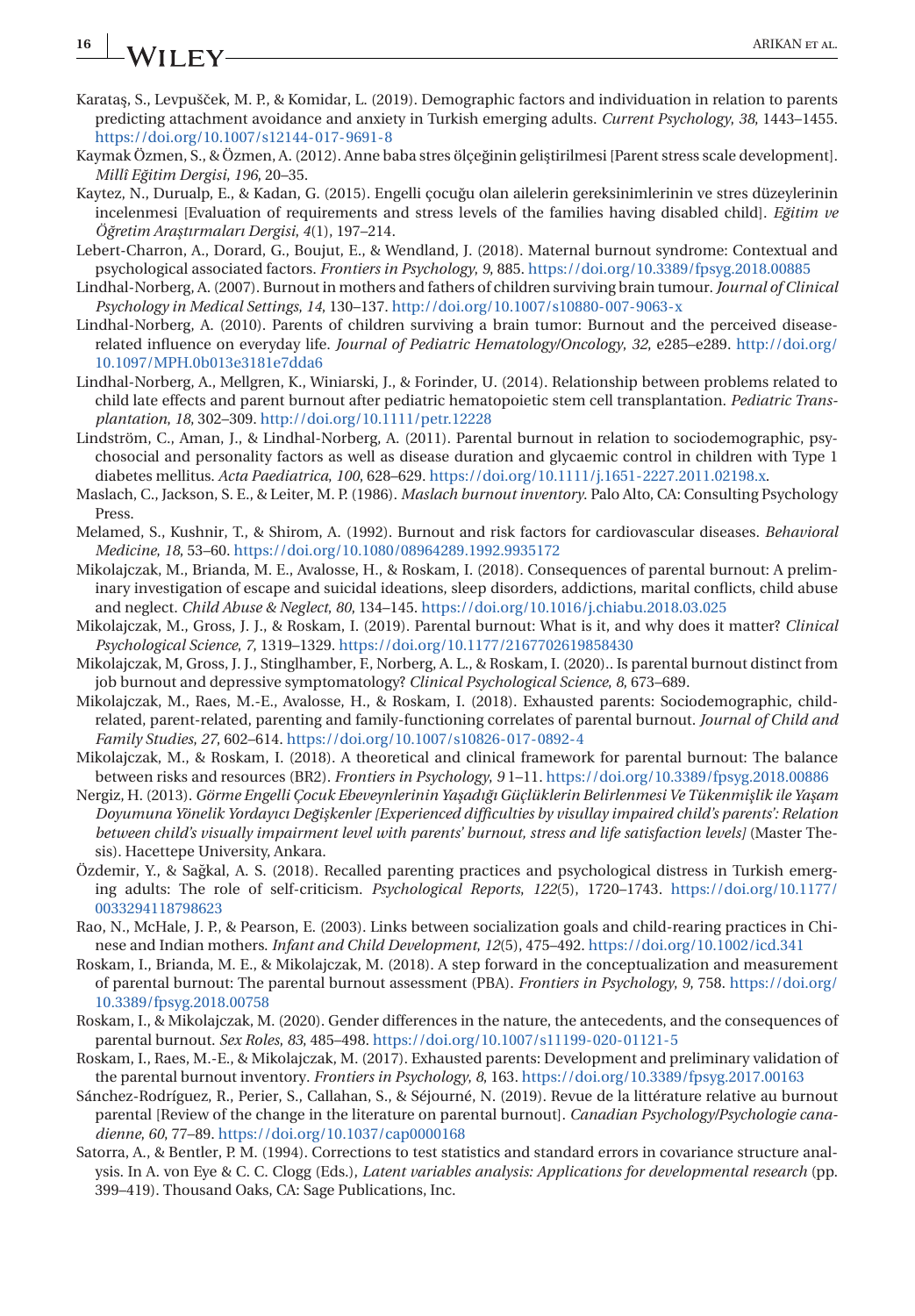<span id="page-16-0"></span>Zellars, K. L., & Perrewé, P. L. (2001). Affective personality and the content of emotional social support: Coping in organizations. *Journal of Applied Psychology*, *86*, 459–467.

**How to cite this article:** Arikan, G., Üstündag-Budak, A. M., Akgün, E., Mikolajczak, ˘ M., & Roskam, I. (2020). Validation of the Turkish version of the Parental Burnout Assessment (PBA). *New Directions for Child and Adolescent Development*, 1–18. <https://doi.org/10.1002/cad.20375>

#### **APPENDIX**

**TABLE A1** Parental Burnout Assessment (PBA) Turkish

|                 | Çocuklar, anne-babaları için önemli bir memnuniyet ve<br>sevinç kaynağıdır. Aynı zamanda, çocuk sahibi olmak bazı<br>anne-babalar için yıpratıcı olabilir. (Bu çelişkili gibi<br>görünse de, hem çocuğunuzu sevmeniz hem de de<br>anne-babalık rolünüzden ötürü kendinizi bitkin<br>hissetmeniz mümkündür.)<br>Aşağıdaki anket, anne-baba olarak yaşayabileceğiniz bu<br>bitkinlik hissiyle ilgilidir. İfadelerin yanında yer alan<br>derecelendirilmiş yanıtlardan size en yakın olanı seçiniz.<br>Doğru veya yanlış cevap yoktur. Eğer daha önce hiç böyle<br>bir duygu hissetmediyseniz, "Hiçbir zaman" şıkkını seçin.<br>Eğer bu duyguyu daha önce hissettiyseniz, bunu ne<br>sıklıkta hissettiğinizi "Yılda birkaç kez" seçeneğinden<br>"Her gün" seçeneğine kadar, sizi en iyi tanımlayacak<br>şekilde işaretleyiniz. | Hiçbir zaman     | Ylda birkaç kez | Ayda bir veya daha az | Ayda birkaç kez | Haftada bir    | Haftada birkaç kez | Hergün  |
|-----------------|-----------------------------------------------------------------------------------------------------------------------------------------------------------------------------------------------------------------------------------------------------------------------------------------------------------------------------------------------------------------------------------------------------------------------------------------------------------------------------------------------------------------------------------------------------------------------------------------------------------------------------------------------------------------------------------------------------------------------------------------------------------------------------------------------------------------------------|------------------|-----------------|-----------------------|-----------------|----------------|--------------------|---------|
| EX3             | Anne-babalık rolümden (anne-baba olmaktan) o<br>kadar çok yoruldum ki uyku bana asla yetmiyor.                                                                                                                                                                                                                                                                                                                                                                                                                                                                                                                                                                                                                                                                                                                              | $\mathbf{0}$     | $\mathbf 1$     | $\overline{2}$        | 3               | $\overline{4}$ | 5                  | 6       |
| CO6             | Anne-baba olarak yolumu kaybetmiş gibi<br>hissediyorum.                                                                                                                                                                                                                                                                                                                                                                                                                                                                                                                                                                                                                                                                                                                                                                     | $\boldsymbol{0}$ | $\!1$           | $\overline{2}$        | $\sqrt{3}$      | $\overline{4}$ | $\sqrt{5}$         | $6\,$   |
| EX1             | Anne-babalık rolüm (anne-baba olmak) beni<br>tamamen bitiriyor.                                                                                                                                                                                                                                                                                                                                                                                                                                                                                                                                                                                                                                                                                                                                                             | $\mathbf{0}$     | $\mathbf{1}$    | $\overline{2}$        | 3               | $\overline{4}$ | 5                  | 6       |
| EX <sub>6</sub> | Çocuğuma/çocuklarıma bakmaya hiç enerjim<br>yok.                                                                                                                                                                                                                                                                                                                                                                                                                                                                                                                                                                                                                                                                                                                                                                            | $\boldsymbol{0}$ | $\!1$           | $\sqrt{2}$            | 3               | $\overline{4}$ | $\sqrt{5}$         | $\,6\,$ |
| CO <sub>1</sub> | Çocuğuma/çocuklarıma eskiden olduğum gibi,<br>iyi bir anne-baba olmadığımı düşünüyorum.                                                                                                                                                                                                                                                                                                                                                                                                                                                                                                                                                                                                                                                                                                                                     | $\boldsymbol{0}$ | $\mathbf{1}$    | $\overline{c}$        | 3               | $\,4\,$        | $\mathbf 5$        | $\,6\,$ |
| FU1             | Anne-babalık rolüme (anne-baba olmaya)<br>tahammül edemiyorum.                                                                                                                                                                                                                                                                                                                                                                                                                                                                                                                                                                                                                                                                                                                                                              | $\mathbf{0}$     | $\mathbf{1}$    | $\overline{2}$        | 3               | $\overline{4}$ | $\overline{5}$     | 6       |
| FU <sub>3</sub> | Anne-baba olarak daha fazla dayanamazmışım<br>gibi geliyor.                                                                                                                                                                                                                                                                                                                                                                                                                                                                                                                                                                                                                                                                                                                                                                 | $\mathbf{0}$     | $\mathbf{1}$    | $\overline{2}$        | 3               | $\overline{4}$ | 5                  | 6       |
| EX8             | Bazen çocuğuma/çocuklarıma bakarken<br>otomatiğe bağladığımı düşünüyorum.                                                                                                                                                                                                                                                                                                                                                                                                                                                                                                                                                                                                                                                                                                                                                   | $\boldsymbol{0}$ | $\mathbf{1}$    | $\overline{2}$        | 3               | $\overline{4}$ | 5                  | $6\,$   |
| EX <sub>2</sub> | Anne-baba olarak tamamen tükenmiş gibi<br>hissediyorum.                                                                                                                                                                                                                                                                                                                                                                                                                                                                                                                                                                                                                                                                                                                                                                     | $\boldsymbol{0}$ | $\mathbf 1$     | $\overline{2}$        | 3               | $\overline{4}$ | 5                  | 6       |
| EX4             | Çocuğumla/çocuklarımla geçirmek zorunda<br>olduğum bir güne uyandıysam, daha gün<br>başlamadan kendimi tükenmiş hissediyorum.                                                                                                                                                                                                                                                                                                                                                                                                                                                                                                                                                                                                                                                                                               | $\overline{0}$   | $\mathbf{1}$    | $\overline{2}$        | 3               | $\overline{4}$ | 5                  | 6       |

(Continues)